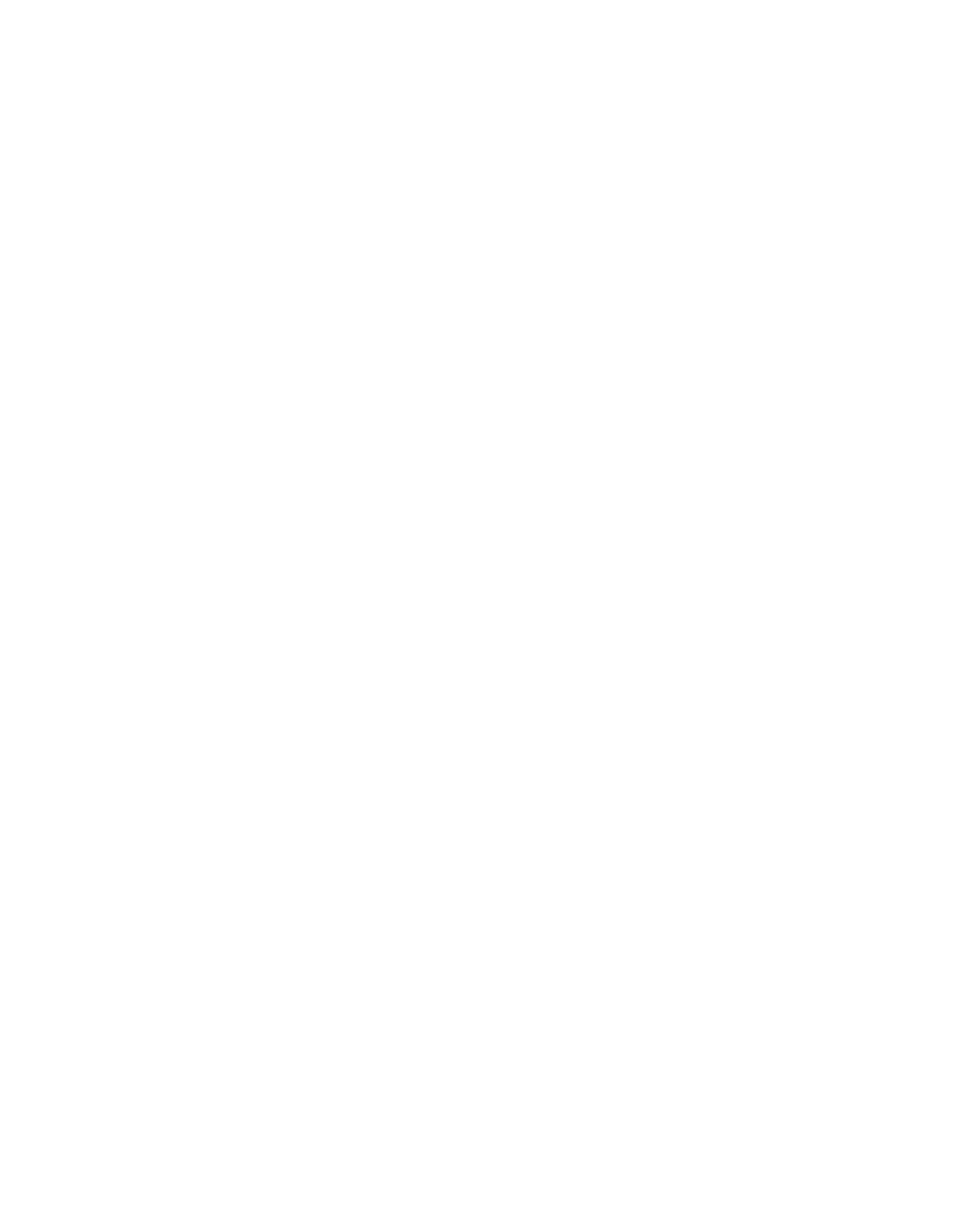well when the number of faults tolerated is small or when writes are small, RAID-5 and RAID-6 perform better for large writes, and all three perform well for reads [\[11,](#page-13-0) [39\]](#page-13-1). The Google File System (GFS) [\[15\]](#page-13-2), for example, uses replication for a mostly-read workload and by default tolerates two faults.

For distributed storage, as the number of faults tolerated grows beyond two or three, erasure coding provides much better write bandwidth [\[37,](#page-13-3) [38\]](#page-13-4). A few distributed storage systems support erasure coding. For example, Zebra [\[19\]](#page-13-5), xFS [\[4\]](#page-12-0), and PanFS [\[29\]](#page-13-6) support parity-based protection of data striped across multiple servers. FAB [\[34\]](#page-13-7), Ursa Minor [\[3\]](#page-12-1), and RepStore [\[40\]](#page-13-8) support more general *m*-of-*n* erasure coding.

# **2.1 Beyond crash faults**

A common assumption is that tolerance of crash faults is sufficient for distributed storage systems, but an examination of a modern centralized storage server shows this assumption to be invalid. Most such servers integrate various checksum and scrubbing mechanisms to detect non-crash faults. One common approach is to store a checksum with every block of data and then verify that checksum upon every read (e.g., ZFS [\[7\]](#page-12-2) and GFS [\[15\]](#page-13-2)). This checksum can be used to detect problems such as when the device driver silently corrupts data [\[7,](#page-12-2) [15\]](#page-13-2) or when the disk drive writes data to the wrong physical location [\[3,](#page-12-1) [7\]](#page-12-2).

For example, if a disk drive overwrites the wrong physical block, a checksum may be able to detect this corruption, but only if the checksum is not overwritten as well. To prevent the checksum from being incorrect along with the data, the checksum is often stored separately (e.g., with the metadata [\[7,](#page-12-2) [15\]](#page-13-2)).

In short, various mechanisms are applied to detect and recover from non-crash faults in modern storage systems. These mechanisms are chosen and combined in an ad hoc manner based on the collective experience of the organizations that design storage systems. Such mechanisms are inherently ad hoc because no fault model can describe just the types of faults that must be handled in distributed storage; as systems change, the types of faults change. In the absence of a more specific fault model, general Byzantine fault tolerance [\[25\]](#page-13-9) can be used to cover all possibilities.

## **2.2 The cost of Byzantine fault tolerance**

Byzantine fault-tolerant *m*-of-*n* erasure-coded storage protocols require at least  $m + 2f$  servers to tolerate f faulty servers. Requiring this many servers is less imposing than it sounds; modern non-Byzantine fault-tolerant erasure-coded storage arrays already use a similar number of disk drives. A typical storage array will have several primary disk drives that store unencoded data (e.g.,  $m = 5$ ) and a few parity drives for redundancy (e.g.,  $f = 2$ ). Beyond these drives, however, an array will often include a pool of hot spares with *f* or more drives (sometimes shared with neighboring arrays). The reason for this setup is that once a drive fails or becomes otherwise unresponsive, the storage array must either halt or decrease the number of faults that it tolerates unless it replaces that drive with a hot spare. This setup is similar to providing  $m + f$ responsive drives to a Byzantine fault-tolerant protocol but making an additional *f* drives available as needed (for a similar approach, see Rodrigues et al. [\[33\]](#page-13-10)). In other words, the specter of additional hardware should not scare developers away from Byzantine fault tolerance.

Byzantine fault-tolerant protocols often require additional computational overhead. For example, our protocol requires data to be cryptographically hashed for each write and read operation. This overhead, however, is less significant than it appears for two reasons. First, data must be hashed anyway if it is to be authenticated

when sent over the network. Of course, data must be structured properly to use a hash for both authentication and fault tolerance. Second, many modern file systems hash data anyway. For example, ZFS supports hashing all data with SHA-256 [\[36\]](#page-13-11), and EMC's Centera hashes all data with either MD5 or a concatenation of MD5 and SHA-256 to provide content addressed storage [\[30\]](#page-13-12).

## <span id="page-1-0"></span>**2.3 Byzantine fault-tolerant storage**

Many Byzantine fault-tolerant protocols are used to implement replicated state machines. Implementations of recent protocols can be quite efficient due to several optimizations. For example, Castro and Liskov eliminate public-key signatures from the common case by replacing signatures with message authentication codes (MACs) and lazily retrieving signatures in cases of failure [\[10\]](#page-13-13). Abd-El-Malek et al. use aggressive optimistic techniques and quorums to scale as the number of faults tolerated is increased, but their protocol requires  $5f + 1$  servers to tolerate f faulty servers [\[1\]](#page-12-3). Cowling et al. use a hybrid of these two protocols to achieve good performance with only  $3f + 1$  servers [\[13\]](#page-13-14). Kotla and Dahlin further improve performance by using application-specific information to allow parallelism [\[24\]](#page-13-15). Though a Byzantine fault-tolerant replicated state machine protocol can be used to implement a block storage protocol, doing so requires writing data to at least  $f + 1$  replicas.

When writing large blocks of data and tolerating multiple faults, a Byzantine fault-tolerant storage protocol should provide erasurecoded fragments to each server to minimize the bandwidth overhead of redundancy. Writing erasure-coded fragments has been difficult to achieve because servers must ensure that a block is encoded correctly without seeing the entire block. Goodson et al. introduced PASIS, a Byzantine fault-tolerant erasure-coded block storage protocol [\[18\]](#page-13-16). In PASIS, servers do not verify that a block is correctly encoded during write operations. Instead, clients verify during read operations that a block is correctly encoded.

This technique avoids the problem of verifying erasure-coded fragments but introduces a few new ones. First, fragments must be kept in versioned storage [\[35\]](#page-13-17) because clients may need to read several versions of a block before finding a version that is encoded correctly. Second, the read verification process is computationally expensive. Third, PASIS requires  $4f + 1$  servers to tolerate f faults. Fourth, a separate garbage collection protocol must eventually be run to free old versions of a block. A lazy verification protocol, which also performs garbage collection, was proposed to reduce the impact of read verification by performing it in the background [\[2\]](#page-12-4), but this protocol consumes significant bandwidth.

Cachin and Tessaro introduced AVID [\[8\]](#page-12-5), an asynchronous verifiable information dispersal protocol, which they used to build a Byzantine fault-tolerant block storage protocol that requires only  $3f + 1$  servers to tolerate f faults [\[9\]](#page-13-18). In AVID, a client sends each server an erasure-coded fragment. Each server sends its fragment to all other servers such that each server can verify that the block is encoded correctly. This all-to-all communication, however, consumes slightly more bandwidth in the common case than a typical replication protocol. Our paper describing homomorphic fingerprinting provides a protocol that reduces this overhead but still requires all-to-all communication and the encoding and hashing of  $3f + 1$  fragments [\[20,](#page-13-19) Section 4]. We address these shortcomings in Section [3.1.1.](#page-2-0)

Many of the problems in PASIS are caused by the need to handle Byzantine faulty clients. Faulty clients should be tolerated in a Byzantine fault-tolerant storage system to prevent such clients from forcing the system into an inconsistent state. For example, though a faulty client can corrupt blocks for which it has write permissions, it must not be allowed to write a value that is read as two differ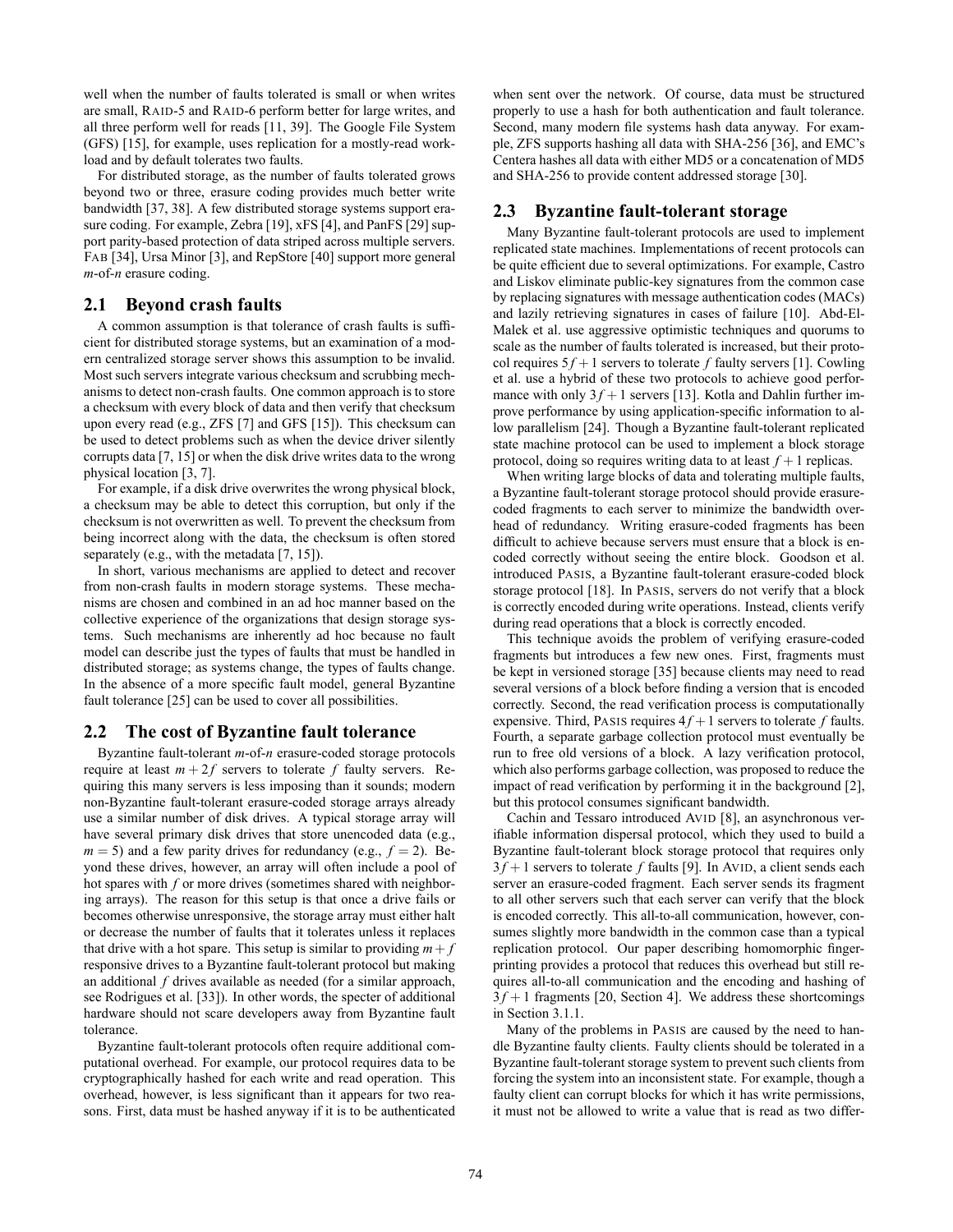ent blocks by two different correct clients; if not, a faulty client at a bank, e.g., could provide one account balance to the auditors but another to the ATM. Liskov and Rodrigues [\[26\]](#page-13-20) propose that servers provide public-key signatures to vouch for the state of the system. This technique can be used to tolerate Byzantine faulty clients in a quorum system. In the next section, we will adapt this technique to use only MACs and pseudo-random nonce values in a PASIS-like protocol.

# <span id="page-2-2"></span>**3. THE PROTOCOL**

This section describes the block storage protocol. A separate instance is executed for each block, so this section does not discuss block numbers. Section [3.1](#page-2-1) describes the design of the protocol, including how it builds on prior protocols. Section [3.2](#page-3-0) describes the system model. Section [3.3](#page-4-0) provides pseudo-code for write and read operations. Section [3.4](#page-6-0) discusses liveness and linearizability. Section [3.5](#page-9-0) discusses protocol extensions.

#### <span id="page-2-1"></span>**3.1 Design**

Consider the following replication-based protocol [\[26\]](#page-13-20), which requires  $3f + 1$  servers to tolerate f faults. To write a block, a client hashes the block and sends the hash to all servers (the prepare phase). The servers respond with a signed message containing the hash and a logical timestamp, which is always greater than any timestamp that the server has seen. If there are not at least  $2f + 1$  matching timestamps, the client requests that each server sign a new message using the greatest timestamp found. The client commits the write by sending the entire block along with  $2f + 1$ signed messages with matching timestamps to each server. The server verifies that the signatures are valid and that the hash of the block matches the hash in the signed message. Because this protocol uses public-key signatures, the client can verify the responses from the prepare phase before it attempts to commit the write.

To read the block, the client queries all servers for their most recent timestamp and the  $2f + 1$  signatures generated in the prepare phase. The client reads the block with the greatest timestamp and  $2f + 1$  correctly signed messages. The signatures allow the the client to verify that  $2f + 1$  servers provided signatures in the prepare phase, which ensures that some client invoked a write of this block at this timestamp (at least one of these servers is correct and, hence, would only provide signatures to a client in the prepare phase). To ensure that other clients see this block, the client writes it back to any servers with older timestamps.

Sending the entire block causes overhead that could be eliminated by sending erasure-coded fragments instead. Writing erasure-coded fragments, however, poses a problem, in that servers can no longer agree on what is being written. A faulty or malicious client can write fragments that decode to different blocks depending upon which subset of fragments is decoded. PASIS [\[18\]](#page-13-16) uses a cross-checksum [\[17\]](#page-13-21), which is a set of hashes of the erasure-coded fragments, to detect such inconsistencies. To write a block, a client requests the most recent logical timestamp from all servers in the first round. In the second round, the client sends each server its fragment, the cross-checksum, and the greatest timestamp found. Unfortunately, PASIS requires  $4f + 1$  servers to tolerate f faults, so  $4f + 1$  fragments must be encoded and hashed, which is a significant expense. To read a block, the client reads fragments and cross-checksums from each server, starting with the most recent timestamp, until it finds *m* fragments whose hashes correspond to their respective locations in the cross-checksum. From these fragments, the client decodes the block, re-encodes *n* fragments, and recomputes the cross-checksum. If this cross-checksum does not match the one provided by the servers, then the write operation

for that timestamp was invalid and the client must try reading fragments at an earlier timestamp. If cross-checksums match, the client writes fragments back to servers as needed.

#### <span id="page-2-0"></span>*3.1.1 Improvements*

The replication-based protocol requires only  $3f + 1$  servers but relies on public-key signatures and replication. PASIS improves write bandwidth but has a number of drawbacks, as discussed in Section [2.3.](#page-1-0) Our protocol improves on these approaches with the following four techniques.

**No public-key cryptography**: As in the replication-based protocol [\[26\]](#page-13-20), the response to a prepare request in our protocol includes an authenticated timestamp and checksum that allows the client to progress to the commit phase once enough timestamps match. Castro and Liskov [\[10\]](#page-13-13) avoid using signatures for authentication by using message authentication codes (MACs) in the common case but lazily retrieving signatures when needed. This lazy retrieval technique does not work for the Liskov and Rodrigues protocol, however, because signatures are stored for later use to vouch for the state of the system [\[26,](#page-13-20) Section 3.3.2].

Instead, we eschew signatures altogether and rely entirely on MACs and random nonce values. All servers share pairwise MAC keys (clients do not create or verify MACs). Each server provides MACs to the client in the prepare phase, which the client sends in the commit phase to prove that enough servers successfully completed prepare requests at a given timestamp. Of course, a faulty server may provide faulty MACs during the prepare phase, or it may reject valid MACs during the commit phase. To recover from this, a client may need to gather more MACs from the prepare phase after it has entered the commit phase, but a commit eventually completes.

The replication-based protocol also uses signatures to allow servers to prove to a reader that a block was written by some client; that is, to prevent a server from returning fabricated data. Instead of signatures, each server provides a pseudo-random nonce value in the prepare phase of our protocol. The client aggregates these values and provides them to each server in the commit phase. During a read operation, a server provides the client with these nonce values to prove that some client invoked a write at a specific timestamp, as will be described in Section [3.3](#page-4-0) and Lemma [5](#page-8-0) of Section [3.4.2.](#page-7-0)

**Early write**: Before committing a write, a correct server in our protocol must ensure that enough other correct servers have fragments for this write, such that a reader will be able to reconstruct the block. The replication-based protocol does not face this problem because each server stores the entire block. Our protocol could solve this problem with another round of communication for servers to confirm receipt of a fragment. Instead, in our protocol and unlike previous protocols, clients send erasure-coded fragments in the first round of the prepare phase, which saves a round of communication. With this approach, a faulty client may send a fragment in the first phase without committing the write. As in PASIS [\[2\]](#page-12-4), a server may limit this by rejecting a write from a client with too many uncommitted writes.

**Partial encoding**: PASIS encodes and hashes fragments for all *n* servers. Encoding this many fragments is wasteful because *f* servers may not be involved in a write operation. Instead, our protocol encodes and hashes fragments for only the first  $n - f$ servers, which lowers the computational overhead. We call this partial encoding because we only partially encode the block for most write operations. The computational savings are significant: for  $m = f + 1$ , our protocol encodes only  $2f + 1$  fragments, which is the same number encoded by a non-Byzantine fault-tolerant erasurecoded protocol. Many *m*-of-*n* erasure codes encode the first *m* frag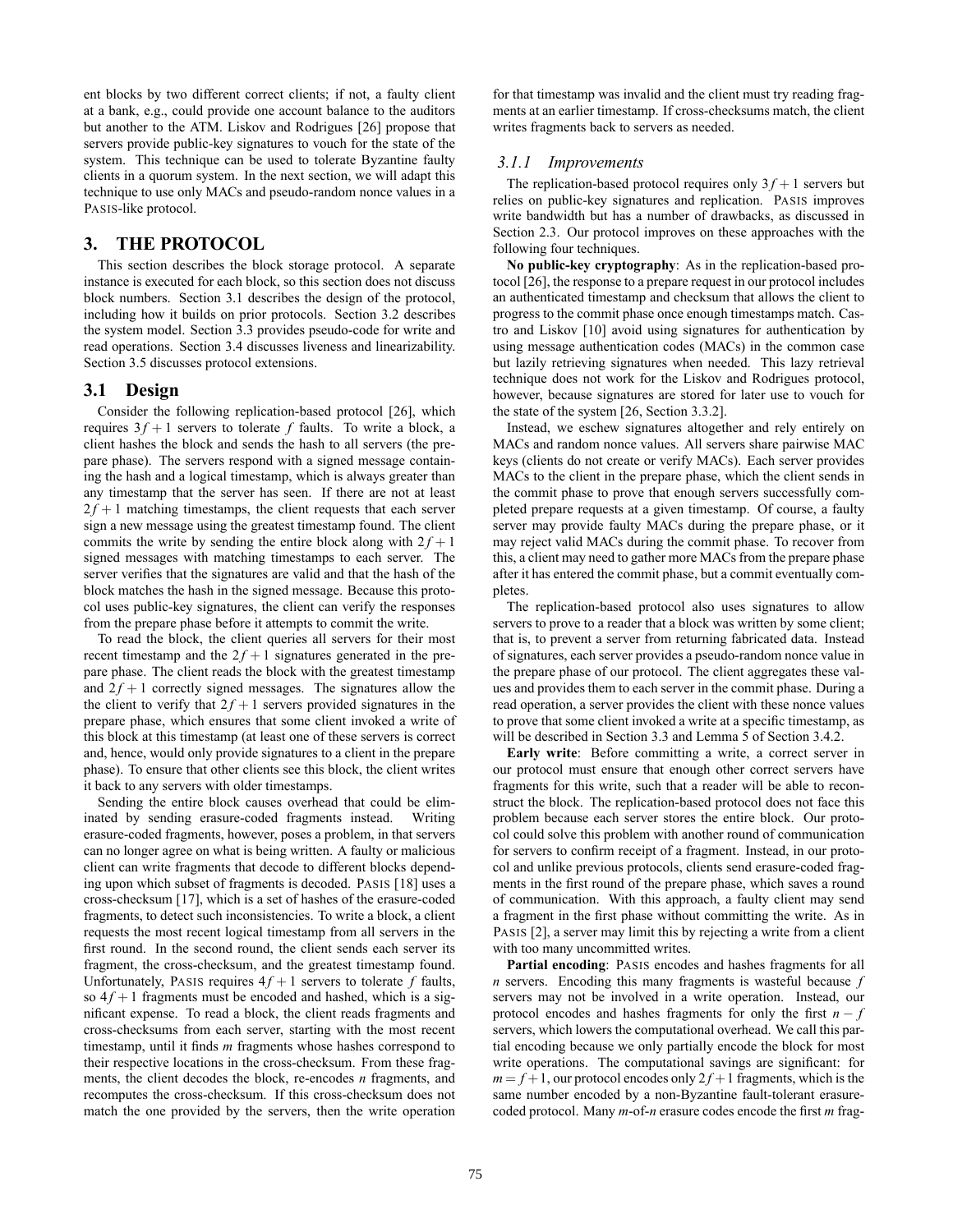ments by dividing a block into *m* fragments (such codes are said to be systematic), which takes little if any computation. Hence, encoding  $2f + 1$  fragments requires computing  $f + 1$  values, whereas encoding  $4f + 1$  fragments (as in PASIS) requires computing  $3f + 1$ values.

The drawback of this approach is that if one of the first  $m + f$ servers is non-responsive or faulty, the client may need to send the entire block to convince another server that its fragment corresponds to the checksum. This procedure is expensive: not only does it consume extra bandwidth, but the server must verify the block against the checksum. To verify a block, the server encodes the block into  $m + f$  fragments, hashes each fragment, and compares these hashes to the checksum provided by the client. If the hashes match the checksum, the server encodes its fragment from the block. Fortunately, the first  $m + f$  servers should rarely be nonresponsive or faulty.

**Distributed verification of erasure-coded data**: One problem in PASIS is that each server knows only the cross-checksum and its fragment, and so it is difficult for a server to verify that its fragment together with the corresponding fragments held by other servers form a valid erasure coding of a unique block. We recently solved this problem [\[20\]](#page-13-19). The solution relies on a data structure called a *fingerprinted cross-checksum*. The fingerprinted cross-checksum includes a cross-checksum, as used in PASIS, along with a set of *homomorphic fingerprints* of the first *m* fragments of the block. The fingerprints are homomorphic in that the fingerprint of the erasure coding of a set of fragments is equal to the erasure coding of the fingerprints of those fragments. The overhead of computing homomorphic fingerprints is small compared to the cryptographic hashing for the cross-checksum.

The *i*<sup>th</sup> fragment is said to be consistent with a fingerprinted cross-checksum if its hash matches the *i th* index in the crosschecksum and its fingerprint matches the *i th* erasure coding of the homomorphic fingerprints. Thus, a server can determine if a fragment is consistent with a fingerprinted cross-checksum without access to any other fragments. Furthermore, any two blocks decoded from any two sets of *m* fragments that are consistent with the fingerprinted cross-checksum are identical with all but negligible probability [\[20\]](#page-13-19). A server can check that a fragment is consistent with a fingerprinted cross-checksum shared by other servers on commit, allowing it to overwrite old fragments. Thus, only fragments that are in the process of being written must be versioned, obviating the need for on-disk versioning. This technique also eliminates most of the computational expense of validating the cross-checksum during a read operation.

#### *3.1.2 Protocol overview*

This section provides an overview of the protocol. The protocol provides wait-free [\[21\]](#page-13-22) writes and obstruction-free [\[22\]](#page-13-23) reads of constant-sized blocks while tolerating a fixed number of Byzantine servers and an arbitrary number of Byzantine clients in an asynchronous environment. Figure [1](#page-3-1) provides an outline of the pseudocode for both write operations and read operations. The line numbers in Figure [1](#page-3-1) match those of Figures [2](#page-5-0) and [3.](#page-6-1) Figure [2](#page-5-0) provides detailed pseudo-code for a write operation and is described line-byline in Section [3.3.2.](#page-4-1) Figure [3](#page-6-1) provides detailed pseudo-code for a read operation and is described line-by-line in Section [3.3.3.](#page-5-1)

To write a block, a client encodes the block into  $m + f$  fragments, computes the fingerprinted cross-checksum, and sends each server its fragment and the fingerprinted cross-checksum (lines [100–](#page-5-2)[206\)](#page-5-3). The server responds with a logical timestamp, a nonce, and a MAC for each server of the timestamp, fingerprinted cross-checksum, and nonce (line [505\)](#page-5-4). If timestamps do not match, the client re-

**c\_write**(B):<br>100;<br>d, [100:](#page-5-2)  $d_1, ..., d_{m+f} \leftarrow \text{encode}_{1, ..., m+f}(B)$  /\* Partial encoding \*/<br>101: **for**  $(i \in \{1, ..., m+f\})$  do face  $c_c[i] \leftarrow \text{hash}(d_i)$ [101:](#page-5-5) **for**  $(i \in \{1, ..., m + f\})$  **do** fpcc.cc $[i] \leftarrow$  hash $(d_i)$ <br>102: **for**  $(i \in \{1, ..., m\})$  **do** fpcc.fp $[i] \leftarrow$  fingerprint(h for  $(i \in \{1, \ldots, m\})$  do fpcc.fp $[i] \leftarrow$  fingerprint(hash(fpcc.cc),d<sub>*i*</sub>) ...: **for**  $(i \in \{1, ..., m + f\})$  **do**<br>206: *Prenare*[*i*] ← S<sub>i</sub> s rnc n [206:](#page-5-3) *Prepare* $[i] \leftarrow S_i$ .**s\_rpc\_prepare\_frag**(d<sub>*i*</sub>, ts, fpcc) [505:](#page-5-4) /∗ Server returns (ts,nonce,  $\langle \overline{MAC}_{i,j}(\langle ts, \overline{fpec}, \overline{none}\rangle) \rangle_{1 \leq j \leq n} \rangle$  \*/<br>214: **if** (*Prepare*[*i*].ts ≠ ts) then /\* Retry prepare \*/  $if (Prepare[i].ts \neq ts) then$ ...: ... ... ... ... /∗ See lines [209](#page-5-8)[-217](#page-5-9) \*/ **for**  $(i \in \{1, ..., m + f\})$  **do** [228:](#page-5-10) S*<sup>i</sup>* .**s\_rpc\_commit**(ts,fpcc,*Prepare*) **c\_read**(): ...: **for**  $(i \in \{1, ..., 2f + 1\})$  **do**<br>705:  $\langle ts, \text{fpcc} \rangle \leftarrow S_i$ .**s** rpc fin [705:](#page-6-2)  $\langle ts, \text{fpcc} \rangle \leftarrow S_i \cdot s\_rpc\_find\_timestamp()$ ...: **for**  $(i \in \{1, ..., m\})$  **do**<br>720: **d**<sub>*i*</sub>  $\leftarrow$  **S**<sub>*i*</sub>.s **rpc** read [720:](#page-6-3)  $d_i \leftarrow S_i \cdot s\_rpc\_read(ts, fpcc)$ [917:](#page-6-4)  $B \leftarrow decode(d_1, ..., d_m)$ ...: /∗ Client verifies the consistency of block B in **c\_find\_block** ∗/<br>726: **return** B return **B** 

<span id="page-3-1"></span>**Figure 1:** Pseudo-code outline. Line numbers match Figures [2](#page-5-0) and [3.](#page-6-1)

quests new MACs at the greatest timestamp found (line [214\)](#page-5-7). Unlike the signatures in the Liskov and Rodrigues protocol, the client cannot tell if these MACs are valid.

The client then commits this write by sending the timestamp, fingerprinted cross-checksum, nonces, and MACs to each server (line [228\)](#page-5-10). A correct server may reject a commit with MACs from faulty servers or a faulty server may reject a commit with MACs from correct servers. Faults should be uncommon, but when they occur, the client must contact another server. The client can either try the commit at another server or it can send the entire block to another server in order to garner another prepare response. A write operation returns after at most three rounds of communication with correct servers. Because faults and concurrency are rare, the timestamps received in the first round of prepare will often match, which allows most write operations to complete in only two rounds.

To read a block, a client requests timestamps and fingerprinted cross-checksums from  $2f + 1$  servers (line [705\)](#page-6-2) and fragments from the first *m* servers (line [720\)](#page-6-3). If the *m* fragments are consistent with the most recent fingerprinted cross-checksum, and if the client can determine that some client invoked a write at this timestamp (using nonces as described in Section [3.3.3\)](#page-5-1), a block is decoded (line [917\)](#page-6-4) and returned (line [726\)](#page-6-5). (In Figure [3,](#page-6-1) the client verifies read responses and decodes a block in **c\_find\_block**.) Most read operations return after one round of communication with correct servers. If a concurrent write causes a fragment to be overwritten, however, the client may be redirected to a later version of the block, as described in Section [3.3.3.](#page-5-1)

### <span id="page-3-0"></span>**3.2 System model**

The point-to-point communication channel between each client and server is authenticated and in-order, which can be achieved in practice with little overhead. Communication channels are reliable but asynchronous, i.e., each message sent is eventually received, but there is no bound assumed on message transmission delays. Reliability is assumed for presentational convenience only; the protocol can be adapted to unreliable channels as discussed by Martin et al. [\[27,](#page-13-24) Section 4.3].

Up to *f* servers and an arbitrary number of clients are Byzantine faulty, behaving in an arbitrary manner. An adversary can coordinate all faulty servers and clients. To bound the amount of storage used to stage fragments for in-progress writes, there is a fixed upper bound on the number of clients in the system and on the number of prepare requests from each client that are not followed by subsequent commits.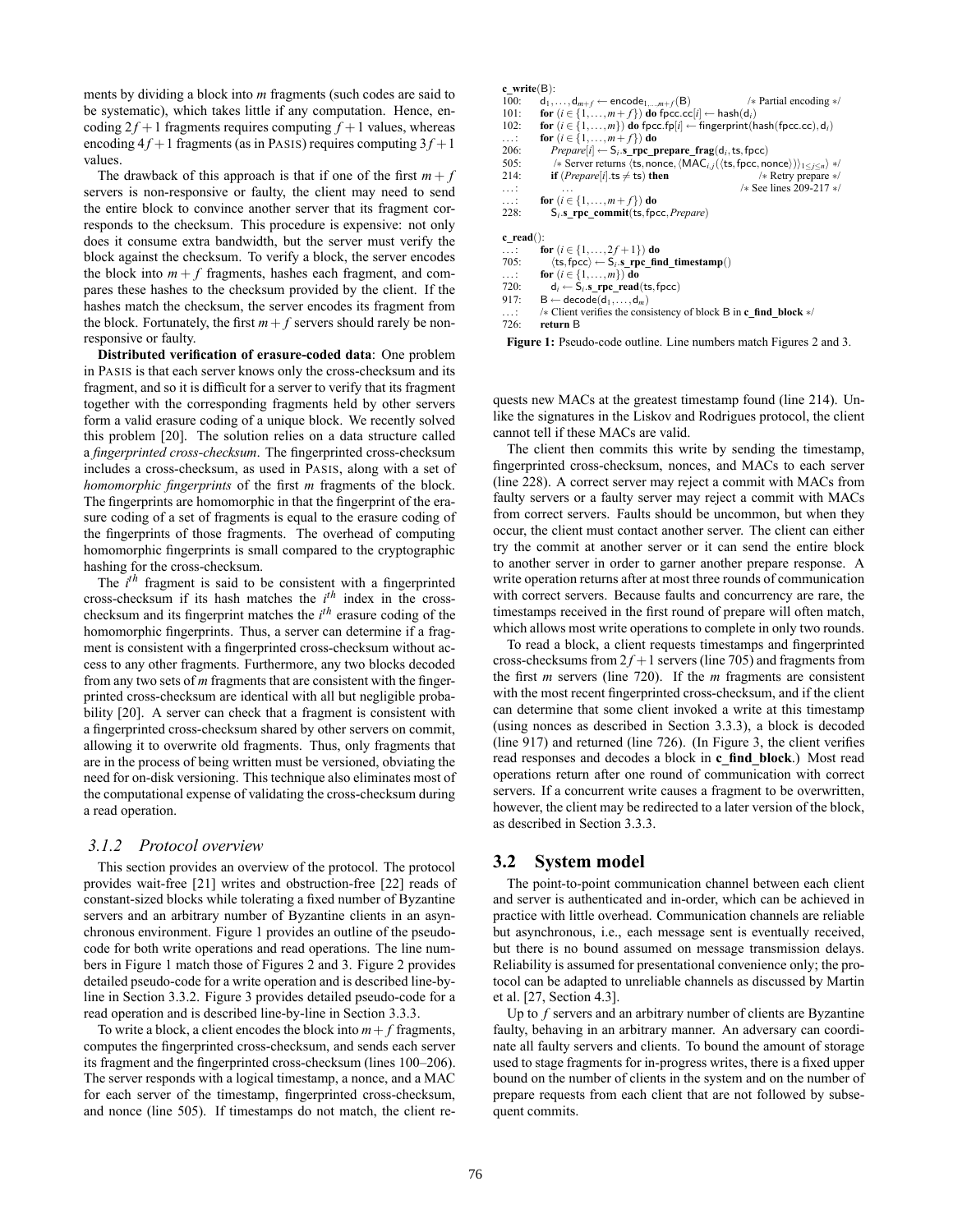We assume that there is a negligible probability that a MAC can be forged or that a hash collision or preimage can be found. The fingerprinted cross-checksum requires that the hash function acts as a random oracle [\[6\]](#page-12-6). All servers share pairwise MAC keys. The value labeled nonce must not be disclosed to parties except as prescribed by the protocol, in order to prove Lemma [5](#page-8-0) in Section [3.4.2.](#page-7-0) This value is small and can be encrypted at little cost.

The protocol tolerates *f* Byzantine faulty servers and any number of faulty clients given an *m*-of-*n* erasure code and  $n = m + 2f$ servers, where  $m \ge f + 1$ . As in PASIS, the protocol may be deployed with  $m > f + 1$  to achieve higher bandwidth for fixed f.

## <span id="page-4-0"></span>**3.3 Detailed pseudo-code**

This section provides detailed pseudo-code for write and read operations. Pseudo-code for a write operation is described line-byline in Section [3.3.2.](#page-4-1) Pseudo-code for a read operation is described line-by-line in Section [3.3.3.](#page-5-1) Presentation simplicity of the pseudocode is chosen over optimizations that may be found in an actual implementation.

#### *3.3.1 Notation*

The protocol relies on concurrent requests that are described in the pseudo-code by remote procedure calls and coroutines. The **cobegin** and parallel bars represent the forking of parallel threads of execution. Such threads stop at **end cobegin**. The main thread continues to execute after forking threads; that is, the main thread does not wait to join forked threads at **end cobegin**. Threads are not preempted until they invoke a remote procedure call or wait on a semaphore. Semaphores are binary and default to zero. A WAIT operation waits on a semaphore, and SIGNAL releases all waiting threads. A return statement halts all threads and returns a value.

Each operation is assigned a logical timestamp, represented by the pair  $\langle ts, \text{fpcc} \rangle$ . Timestamps are ordered according to the value of the integer ts or, if they share the same ts, by comparison of the binary value fpcc. Timestamps that share the same ts and fpcc are equal. The most recent commit at a server is represented as latest\_commit; this value is initialized to  $(0, \text{NULL})$  before the protocol starts. Each server stages fragments for concurrent writes and stores committed fragments; both staged and committed fragments are kept in the store table.

A block is represented as B and a fragment as d in the pseudo-code. A cross-checksum, abbreviated to cc in the pseudo-code, contains *n* hashes,  $cc[1], \ldots, cc[n]$ . The the pseudo-code, contains *n* hashes,  $cc[1], \ldots, cc[n]$ . fingerprinted cross-checksum, abbreviated to fpcc, contains *m* fingerprints, fpcc.fp[1],...,fpcc.fp[*m*], and  $m + f$  hashes,  $f$ pcc.cc $[1], \ldots,$ fpcc.cc $[m + f]$ .

The encode<sub>j</sub>(B) function encodes block B into its  $j<sup>th</sup>$ erasure-coded fragment. The decode(...) function will decode the first *m* fragments provided in its arguments, and the index of each fragment is passed implicitly. We abbreviate encode $_j(\mathsf{decode}(\mathsf{d}_{i_1}, \ldots, \mathsf{d}_{i_m}))$  to encode $_j(\mathsf{d}_{i_1}, \ldots, \mathsf{d}_{i_m})$ . The fingerprint(h,d) function fingerprints fragment d given random value h. The random value in our protocol is provided by a hash of the cross-checksum, which is secure so long as the hash function acts as a random oracle [\[6\]](#page-12-6). The homomorphism of the fingerprints provides the following property [\[20\]](#page-13-19): if  $d_1, ..., d_n \leftarrow$  encode<sub>1, ...,*n*</sub>(B) and  $fp_i \leftarrow$  fingerprint( $h, d_i$ ), then  $f\mathbf{p}_{i_0} = \text{encode}_{i_0}(f\mathbf{p}_{i_1}, \dots, f\mathbf{p}_{i_m})$  for any set of indices  $i_0, \dots, i_m$ .

#### *3.3.2 Write*

<span id="page-4-1"></span>Pseudo-code for write is provided in Figure [2.](#page-5-0) A write operation is invoked with a block of data as its argument and returns SUCCESS as its response. Write is divided into prepare and commit phases. The pseudo-code breaks write into a wrapper function, **c\_write**, and a main function, **c\_dowrite**, such that the main function can be reused for writing back fragments during a read operation. The wrapper function encodes the block into  $m + f$  fragments and computes a fingerprinted cross-checksum (lines [100–](#page-5-2)[102\)](#page-5-6). It then calls **c\_dowrite** (line [103\)](#page-5-11).

**Prepare, lines [200–](#page-5-12)[221](#page-5-13)**: The prepare phase is described in the top half of **c\_dowrite**. The client invokes **s\_rpc\_prepare\_frag** at each of the first  $m + f$  servers with its fragment and the fingerprinted cross-checksum (line [206\)](#page-5-3); ts will be NULL. A correct server  $S_i$  verifies that this fragment is consistent with the fingerprinted cross-checksum. To do so, it first computes the fingerprint and the hash of the fragment (line [300\)](#page-5-14). It then computes the *i*<sup>th</sup> erasure coding of the homomorphic fingerprints in the fingerprinted cross-checksum (line [301\)](#page-5-15). Finally, it ensures that this erasure coding is equal to the fingerprint of this fragment, and that the hash is equal to the  $i<sup>th</sup>$  hash in the cross-checksum (line [302\)](#page-5-16). If the fragment is consistent, the server prepares a response in **s** prepare common (line [303\)](#page-5-17).

Because of partial encoding, there are only  $m + f$  erasure-coded fragments, so if one of the first  $m + f$  servers is not responsive or if commit fails, the client may need to invoke **s\_rpc\_prepare\_block** with the entire block (line [207\)](#page-5-18). A correct server  $S_i$  verifies that the erasure coding of the block contains at least *m* fragments that are consistent with the fingerprinted cross-checksum. To do so, it encodes the block into each of  $m + f$  fragments (line [403\)](#page-5-19), computes the fingerprint and the hash of each fragment (line [404\)](#page-5-20), and computes the appropriate erasure coding of the homomorphic fingerprints in the fingerprinted cross-checksum (line [405\)](#page-5-21). It counts the number of fragments for which the fingerprint is equal to the erasure coding of the homomorphic fingerprints and the hash is equal to the appropriate hash in the fingerprinted cross-checksum (line [406\)](#page-5-22). If there are at least *m* such consistent fragments, server  $S_i$  computes the  $i^{th}$  fragment  $d_i$  and the rest of the cross-checksum of all *n* fragments and prepares a response in **s\_prepare\_common** (lines [407](#page-5-23)[–409\)](#page-5-24).

Invoking **s\_rpc\_prepare\_block** allows a client to write a fragment that is not consistent with the fingerprinted cross-checksum, so long as this fragment can be erasure-coded from a block with *m* erasure-coded fragments that are consistent with the fingerprinted cross-checksum. This will be useful in the read protocol to ensure that any fragment can be written back as needed.

The response prepared in **s\_prepare\_common** consists of a ts, a nonce, and *n* MACs (one for each server). The ts may be provided by the client; if not, it is assigned to one greater than the ts portion of the logical timestamp used in the most recent commit (line [500\)](#page-5-25). The nonce is a pseudo-random value that is unique for each timestamp (line [501\)](#page-5-26); we use a MAC of the timestamp to ensure this property. An array of *n* MACs is computed with the shared pairwise MAC keys (line [505\)](#page-5-4). The MACs are used in the commit phase to authenticate the timestamp and nonce, as well as to prove that enough correct servers stored consistent fragments.

If this timestamp is more recent than the most recently com-mitted timestamp (line [502\)](#page-5-27), the nonce hash, a preimage-resistant hash of the nonce, is computed (line [503\)](#page-5-28), and the fragment and nonce\_hash are stored for future reads (line [504\)](#page-5-29). If **s\_prepare\_common** was called by **s\_rpc\_prepare\_block**, the correct cross-checksum of all *n* fragments is also stored. (The NULL value on line [504](#page-5-29) is a placeholder that will be filled in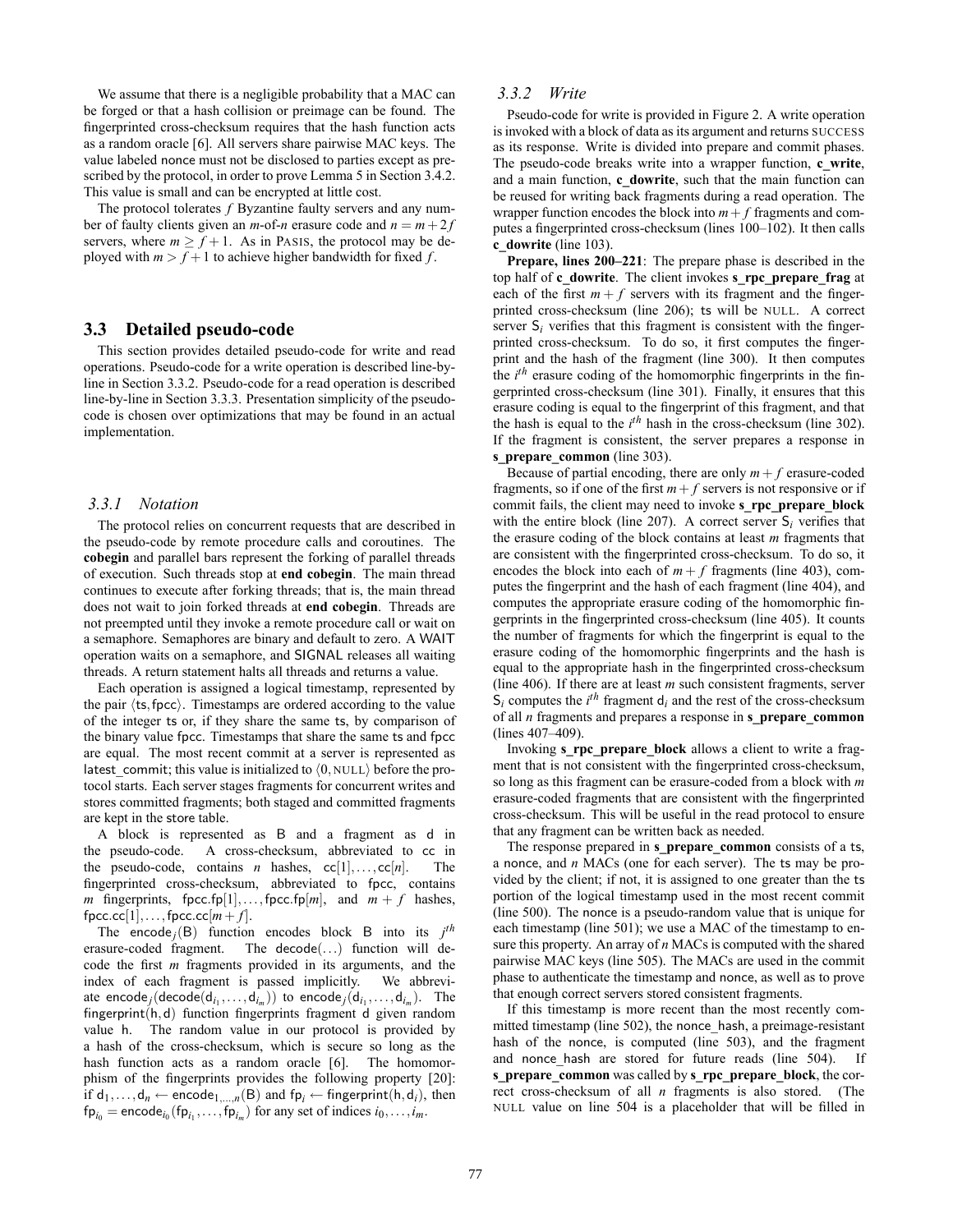<span id="page-5-45"></span><span id="page-5-44"></span><span id="page-5-43"></span><span id="page-5-30"></span><span id="page-5-18"></span><span id="page-5-12"></span><span id="page-5-8"></span><span id="page-5-7"></span><span id="page-5-6"></span><span id="page-5-5"></span><span id="page-5-3"></span><span id="page-5-2"></span>**c\_write**(B): /∗ Wrapper function for **c\_dowrite** ∗/ 100:  $\mathsf{d}_1,\ldots,\mathsf{d}_{m+f} \leftarrow \mathsf{encode}_{1,\ldots,m+f}(\mathsf{B})$ 101: **for**  $(i \in \{1, ..., m + f\})$  **do** fpcc.cc[ $i$ ] ← hash( $d_i$ )<br>102: **for**  $(i \in \{1, ..., m\})$  **do** fpcc.fp[ $i$ ] ← fingerprint(hash(fpcc.cc),d<sub>i</sub>) 103: **c** dowrite(B, NULL, fpcc) **c\_dowrite**(B,ts,fpcc): /∗ Do a write ∗/ 200: *Prepare*[∗] ← NULL 201: **cobegin** 202: ||*i*∈{1,...,*n*} /\* Start worker threads \*/ 203: /∗ Send fragment and fpcc to server, get MAC of fpcc and latest ts  $*$ /<br>204: d<sub>i</sub>  $\leftarrow$  encode.(B) 204:  $d_i \leftarrow \text{encode}_i(B)$ <br>205: **if** (foce coli) = ha 205: **if** (fpcc.cc[ $i$ ] = hash( $d_i$ )) **then**<br>206: *Prenare*[ $i$ ]  $\leftarrow$  S<sub>i</sub> s rnc pre 206: *Prepare*[*i*] ← S*<sup>i</sup>* .**s\_rpc\_prepare\_frag**(d*<sup>i</sup>* ,ts,fpcc) 207: **else** *Prepare*[*i*] ← S*<sup>i</sup>* .**s\_rpc\_prepare\_block**(B,ts,fpcc) /∗ Bad fpcc.cc[*i*] ∗/  $\frac{208}{209}$ /∗ Choose latest ts, if needed ∗/ 210: **if**  $(ts = NULL \land |\{j : Prepare[j] \neq NULL\}| = 2f + 1)$  then<br>211:  $t s \leftarrow max\{ts' : (ts' * ) \in Prepare\}$ 211:  $ts \leftarrow max\{ts' : \langle ts', * \rangle \in Prepare\}$ 212: **SIGNAL**(*found\_largest\_ts*)<br>213: **if**  $(ts = NULL)$  then WAIT(*fo* **if** (ts = NULL) then WAIT(*found\_largest\_ts*) /\* Wait for chosen ts \*/<br> **if** (*Prepare*[*i*].ts  $\neq$  ts) then /\* Need new prepare for chosen ts \*/ 214: **if**  $(Prepare[i].ts \neq ts)$  **then** /\* Need new prepare for chosen ts \*/<br>215: **if** (foce coli) = hash(d.)) **then** 215: **if** (fpcc.cc[*i*] = hash(d<sub>*i*</sub>)) **then**<br>216: *Prepare*[*i*]  $\leftarrow$  S<sub>*i*</sub>**s** rpc pro 216: *Prepare*[ $i$ ]  $\leftarrow$  S<sub>*i*</sub>.**s\_rpc\_prepare\_frag**( $d_i$ , ts, fpcc) 217: **else**  $Prepare[i] \leftarrow S_i \cdot s\_rpc\_prepare\_block(B, ts, fpcc)$ 218: 219: /∗ Attempt commit \*/<br>220: **if** ( $\{j : Prepare[j]$ .ts  $\textbf{if } (|\{j : \textit{Prepare}[j].\text{ts} = \text{ts}\}| \geq m + f \text{)} \textbf{then } \textbf{SIGNAL}(prepare\_ready)$ 221: **end cobegin**  $222:$ 223: *UnwrittenSet* ←  $\{1,\ldots,n\}$ <br>224: while (TRUE) do 224: **while** (TRUE) **do** 225: WAIT(*prepare*\_*ready*) 226: **cobegin**<br>227:  $||_{i \in I}$ 227:  $||_{i \in \text{UnwrittenSet}}$  /\* Start worker threads \*/<br>228: **if** (SUCCESS = S<sub>i</sub>.s rpc commit (ts. fpcc. *Prepare*)) then 228: **if** (SUCCESS =  $S_i$ **.s\_rpc\_commit**(ts, fpcc, *Prepare*)) **then** 229: *UnwrittenSet* ← *UnwrittenSet* \ {*i*}<br>230: **if** (*UnwrittenSet* | < *f*) **then return** S 230: **if** ( $|UnwrittenSet| \leq f$ ) **then return** SUCCESS 231: **end cobegin** 231: **end cobegin**

<span id="page-5-50"></span><span id="page-5-49"></span><span id="page-5-48"></span><span id="page-5-42"></span><span id="page-5-27"></span><span id="page-5-26"></span><span id="page-5-24"></span><span id="page-5-23"></span><span id="page-5-22"></span><span id="page-5-21"></span><span id="page-5-20"></span><span id="page-5-19"></span><span id="page-5-17"></span><span id="page-5-16"></span><span id="page-5-15"></span><span id="page-5-14"></span><span id="page-5-11"></span>S<sub>i</sub>.s\_rpc\_prepare\_frag(d, ts, fpcc): .\* Grant permission to write fpcc at ts ∗/<br>h ← hash(d) 300: fp ← fingerprint(hash(fpcc.cc),d); h ← hash(d)<br>301: fp' ← encode<sub>i</sub>(fpcc.fp[1],...,fpcc.fp[*m*])<br>302: **if** (fp = fp' ∧ h = fpcc.cc[*i*]) **then** /\* Fragment is consistent with fpcc \*/ 303: **return** S*<sup>i</sup>* .**s\_prepare\_common**(ts,fpcc,d, NULL) 304: **else return** FAILURE /∗ Faulty client ∗/ S<sub>*i*</sub>.s rpc prepare block(B, ts, fpcc): /\* Grant permission to write fpcc at ts ∗/ 400: /∗ Called when partial encoding fails or when writing back fragments ∗/  $401:$  cnt  $\leftarrow 0$ 402: **for** ( $j \in \{1, ..., m + f\}$ ) **do** /\* Validate block \*/<br>403: **d**<sub>i</sub> ← encode<sub>*i*</sub>(B) 403:  $d_j$  ← encode<sub>*j*</sub>(B)<br>404: fn ← fingerprint(l 404:  $\mathbf{fp} \leftarrow \text{fingerprint}(\text{hash}(\text{fpcc}.\text{cc}), \mathbf{d}_j); \quad \text{cc}[j] \leftarrow \text{hash}(\mathbf{d}_j)$ <br>405:  $\mathbf{fp}' \leftarrow \text{encode}(\text{fpcc} \text{ fh}[1] \quad \text{force} \text{ fh}[m])$ 405:  $\mathfrak{fp}' \leftarrow \text{encode}_j(\mathfrak{fpcc.fp}[1], \dots, \mathfrak{fpcc.fp}[m])$ <br>406: **if** ( $\mathfrak{fp} = \mathfrak{fp}' \wedge \mathfrak{cc}[i] = \mathfrak{fpcc} \mathfrak{cc}[i]$ ) then cnt  $\textbf{if}$  (fp = fp'  $\wedge$  cc[ $j$ ] = fpcc.cc[ $j$ ]) **then** cnt  $\leftarrow$  cnt + 1 407: **if**  $(\text{cnt} \ge m)$  **then** /\* Found *m* fragments consistent with fpcc \*/<br>408: **for**  $(i \in \{m+f+1\}$  = n} do cc[i]  $\leftarrow$  bash(encode (R)) 408: **for**  $\overline{(j} \in \{m+f+1,\ldots,n\})$  **do** cc[ $j$ ] ← hash(encode $j(B)$ )<br>409: **return** S<sub>i</sub> s prepare common(ts face encode $i(B)$  cc) 409: **return** S*<sup>i</sup>* .**s\_prepare\_common**(ts,fpcc,encode*i*(B),cc) 410: **else return** FAILURE /∗ Faulty client ∗/ S*i* .**s\_prepare\_common**(ts,fpcc,d,cc): /∗ Create the prepare response ∗/ 500: **if**  $(ts = NULL)$  **then**  $ts \leftarrow$  latest\_commit.ts + 1 501: nonce  $\leftarrow$  MAC<sub>*i*,*i*</sub>( $\langle$ ts,fpcc $\rangle$ ) 502: **if**  $(\langle ts, \text{fpcc} \rangle > \text{latest\_commit})$  **then**<br>503: nonce hash  $\leftarrow$  hash(nonce) 503: nonce\_hash ← hash(nonce)<br>504: store[(ts. fpcc)] ← (d. cc. non  $\vert \text{store} \vert \langle \text{ts}, \text{fpcc} \rangle \vert \leftarrow \langle \text{d}, \text{cc}, \text{nonce-hash}, \text{NULL} \rangle$ 505: **return**  $\langle$ **ts**, nonce,  $\langle MAC_{i,j}(\langle$ **ts, fpcc, nonce** $\rangle)\rangle_{1\leq j\leq n}\rangle$ S*i* .**s\_rpc\_commit**(ts,fpcc,*Prepare*): /∗ Commit write of fpcc at ts ∗/ 600: **if**  $(\langle ts, \text{fpcc} \rangle \leq \text{latest commit})$  **then return** SUCCESS /\* Overwritten \*/  $601: \textit{ Nonces} \leftarrow \{\langle j, \text{none} \rangle : \textit{Prepare}[j] = \langle \texttt{ts}, \texttt{none}, \langle \texttt{tag}_k \rangle_{1 \leq k \leq n} \rangle \land$ 602:  $\text{tag}_i = \text{MAC}_{j,i}(\langle \text{ts}, \text{fpcc}, \text{none} \rangle)$ 603: **if** (|*Nonces*| $\geq m+f$ ) **then**<br>604: (d cc nonce hash  $*\rangle \leftarrow$ 604:  $\langle d, cc, nonce\_hash, *\rangle \leftarrow store[\langle ts, fpcc \rangle]$ <br>605: store[ $\langle ts, fpcc \rangle$ ] ←  $\langle d, cc, nonce\_hash, Ne \rangle$ 605: store $[\text{ts}, \text{fpcc}] \leftarrow \langle \text{d}, \text{cc}, \text{none} \rangle$  hash, *Nonces* $\rangle$ <br>606: **for**  $(\text{ts}', \text{fpcc}') \leq \langle \text{ts}, \text{fpcc} \rangle$  do store $[\text{ts}', \text{fpcc}]$  $606$ : **for**  $(\langle \text{ts}', \text{fpcc}' \rangle < \langle \text{ts}, \text{fpcc} \rangle)$  **do** store $[\langle \text{ts}', \text{fpcc}' \rangle] \leftarrow \text{NULL}$ 607: latest\_commit  $\leftarrow$   $\langle$ ts,fpcc $\rangle$ 608: **return** SUCCESS 609: **else return** FAILURE

<span id="page-5-46"></span><span id="page-5-41"></span><span id="page-5-38"></span><span id="page-5-36"></span><span id="page-5-35"></span><span id="page-5-28"></span><span id="page-5-25"></span><span id="page-5-9"></span><span id="page-5-4"></span><span id="page-5-0"></span>**Figure 2:** Detailed write pseudo-code.

<span id="page-5-34"></span><span id="page-5-33"></span><span id="page-5-32"></span><span id="page-5-31"></span><span id="page-5-13"></span><span id="page-5-10"></span>**s** rpc commit.) The nonces and nonce hashes are used to prove that a client invoked a write at this timestamp. Other protocols ensure this property in ways that would require more communica-tion [\[8\]](#page-12-5), public-key signatures [\[26\]](#page-13-20), or  $4f + 1$  servers [\[18\]](#page-13-16); we use nonces to avoid these mechanisms.

The client must wait for  $2f + 1$  responses before assigning a timestamp to this write. (The first  $2f$  threads wait on line [213](#page-5-30) until a timestamp is assigned.) The timestamp is the pair  $\langle ts, \text{fpcc} \rangle$ , where ts is the greatest ts value from the  $2f + 1$  responses. If a server provides a response with a different timestamp, the client must retry that request (lines [214–](#page-5-7)[217\)](#page-5-9).

**Commit, lines [223–](#page-5-31)[231](#page-5-32)**: After  $m + f$  servers have provided MACs in responses with matching timestamps, commit may be attempted (line [220\)](#page-5-33). The commit may fail if a faulty server provided one of these MACs or rejects a MAC from a correct server. But, eventually, at least  $m + f$  correct servers will return responses with MACs that will be accepted by at least  $m + f$  servers in commit. As prepare responses arrive, they are forwarded to all servers (line [228\)](#page-5-10). Thus, the threads from the prepare phase do not stop until all servers return responses or the commit phase completes. The commit phase completes and the client can return once  $m + f$ servers (all but *f*) return SUCCESS (line [230\)](#page-5-34).

If a write has a lower timestamp than a previously committed write, a server can ignore it (line [600\)](#page-5-35). A correct server aggregates nonces from valid prepare responses (lines [601](#page-5-36)[–602\)](#page-5-37). A prepare response is valid if the MAC included for this server is a MAC of the timestamp and nonce computed with the proper pairwise key. If there are at least  $m + f$  nonces from valid prepare requests, then at least *m* correct servers stored a fragment, so commit will succeed. The NULL value from line [504](#page-5-29) is filled in with these

<span id="page-5-47"></span><span id="page-5-40"></span><span id="page-5-39"></span><span id="page-5-37"></span><span id="page-5-29"></span>nonces (lines [604–](#page-5-38)[605\)](#page-5-39). This will become the new most recent write (line [607\)](#page-5-40). If a client tries to read a fragment with a lower timestamp, it can be redirected to this write, so earlier fragments can be garbage collected (line [606\)](#page-5-41). Hence, a server must stage fragments for concurrent writes but store only the most recently committed fragments.

### *3.3.3 Read*

<span id="page-5-1"></span>Pseudo-code for a read operation is provided in Figure [3.](#page-6-1) A read operation is invoked with no arguments and returns a block as its response. A read operation is divided into two phases, "find timestamps" and "read timestamp." The client searches for the timestamps of the most recently committed write at each server. As timestamps arrive, the client tries reading at any timestamp greater than or equal to  $2f + 1$  other timestamps.

**Find timestamps, lines [700](#page-6-6)[–715](#page-6-7)**: The client queries each of the first  $3f + 1$  servers for the timestamp of its most recently committed write (lines [702](#page-6-8)[–707\)](#page-6-9). As timestamps arrive, the client tries reading at any timestamp that it has yet to try already and that is greater than or equal to  $2f + 1$  other timestamps (lines [710](#page-6-10)[–714\)](#page-6-11). If no writes have been committed, the value latest commit (line [800\)](#page-6-12) defaults to  $\langle 0, \text{NULL} \rangle$ ; if  $2 f + 1$  or more servers return  $\langle 0, \text{NULL} \rangle$ , no writes have returned yet so a NULL block is returned (line [715\)](#page-6-7).

**Read timestamp, lines [717](#page-6-13)[–732](#page-6-14)**: To read a fragment, the client invokes **s** rpc read at each server (line [720\)](#page-6-3). A correct server returns the fragment along with the other data stored during write (line [1002\)](#page-6-15). The client processes each response from **s\_rpc\_read** with the helper function **c\_find\_block** (line [721\)](#page-6-16). This function verifies that the fragment is valid (lines [900](#page-6-17)[–906\)](#page-6-18), determines whether a client invoked this write (lines [910–](#page-6-19)[913\)](#page-6-20), and decodes a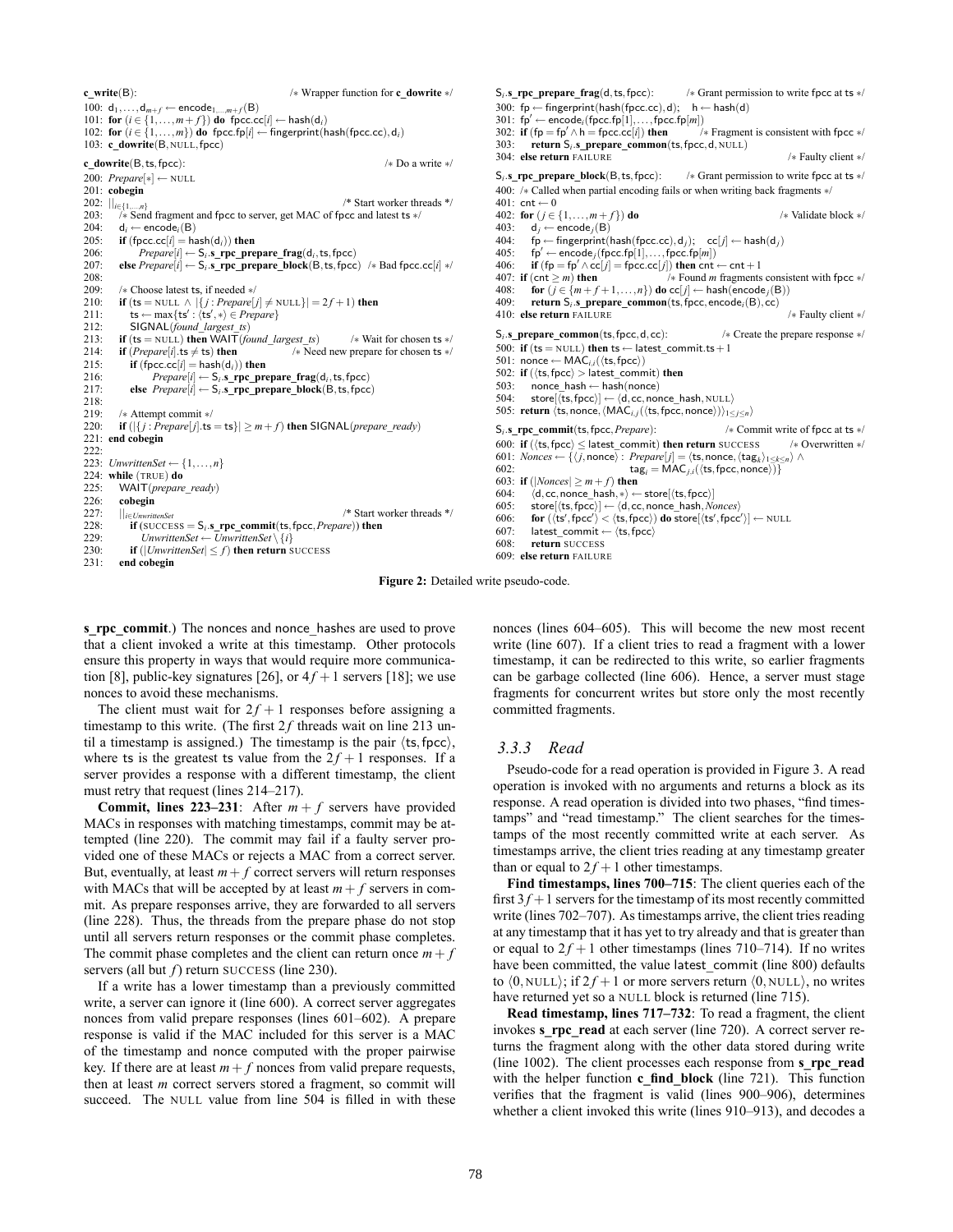<span id="page-6-34"></span><span id="page-6-13"></span><span id="page-6-11"></span><span id="page-6-10"></span><span id="page-6-9"></span><span id="page-6-8"></span><span id="page-6-7"></span><span id="page-6-6"></span><span id="page-6-3"></span><span id="page-6-2"></span>**c\_read**(): /∗ Read a block ∗/ 700:  $Timestamp[*] \leftarrow NULL; State[*] \leftarrow 0$ 701: 702: /∗ Search for write timestamps ∗/ 703: **cobegin** 704:  $||_{i \in \{1,...,3f+1\}}$ <br>705: *Timestam* /\* Start worker threads \*/ 705:  $Times \t{Im}(\iota) \leftarrow S_i \cdot s\_rpc\_find\_times \t{tamp}()$ 706: SIGNAL(*found*\_*timestamp*) 707: **end cobegin**  $708:709$ 709: **while** (TRUE) **do** 710: WAIT(*found*\_*timestamp*) 711: /∗ Try any timestamp greater or equal to *m*+ *f* timestamps ∗/ 712: **for** ( $\langle$ ts,fpcc $\rangle$ :  $\langle$ ts,fpcc $\rangle$  = *Timestamp*[*i*]  $\land$   $\langle$ ts,fpcc $\rangle \notin$ *Tried* ∧<br>713:  $\langle$ *I*  $\langle$ *i*  $\langle$ ts,fpcc $\rangle$  > *Timestamp*[*i*]  $\langle$  | > 2*f* + 1 ) **do**  $|{j : \langle \text{ts}, \text{fpcc} \rangle \geq \text{Timestamp}[j] \}| \geq 2f + 1)$  do  $714:$  *Tried* ← *Tried* ∪ { $\langle$ ts,fpcc $\rangle$ } 715: **if**  $(ts = 0)$  then **return** NULL /\* No writes yet \*/ 716: 717: **cobegin** 718: ||*i*∈{1,...,*n*} /\* Start worker threads \*/ 719:  $\langle \overline{\text{ts}}, \overline{\text{fpcc}} \rangle \leftarrow \langle \text{ts}, \text{fpcc} \rangle$  /\* Thread local copy of variables \*/ 720:  $\langle \text{data}, \text{gc\_redirect} \rangle \leftarrow S_i \cdot \text{s\_rpc\_read}(\overline{ts}, \text{fpcc})$ 721:  $B \leftarrow c \text{ find block}(i, State, \overline{ts}, \overline{fpcc}, data)$ 722: 723: /∗ Write back fragments as needed and return the block  $*$ /<br>724: **if** (B  $\neq$  NULL) **then**  $if(B \neq \text{NULL})$  then 725: **c\_dowrite**(B,  $\overline{ts}$ ,  $\overline{fpcc}$ ) 726: **return** B 727: 728: /∗ Follow garbage collection redirection ∗/ 729: **if** (gc\_redirect  $\neq$  NULL  $\land$  gc\_redirect  $>$   $\langle \overline{ts}, \overline{f}pcc \rangle$ ) **then**<br>730: *Timestampli*  $\leftarrow$  gc\_redirect 730: *Timestamp*[*i*] ← gc\_redirect 731: SIGNAL(*found*\_*timestamp*) 732: **end cobegin** S<sub>i</sub>.s rpc find timestamp(): .**s\_rpc\_find\_timestamp**(): /∗ Return the latest commit ∗/ 800: **return** latest\_commit 907: 914: 929:

<span id="page-6-35"></span><span id="page-6-29"></span><span id="page-6-28"></span><span id="page-6-27"></span><span id="page-6-26"></span><span id="page-6-21"></span><span id="page-6-20"></span><span id="page-6-19"></span><span id="page-6-18"></span><span id="page-6-17"></span><span id="page-6-4"></span>**c\_find\_block**(*i*,*State*, ts, fpcc,  $\langle$ d, cc, nonce\_hash, *Nonces* $\rangle$ ): /∗ Classify read ∗/ 900: **if** (d  $\neq$  NULL  $\land$  cc = NULL) **then** /∗ Verify fragment-encoded arguments \*/<br>901: **f**o ← fingerprint(hash(focc cc) d) 901:  $\mathfrak{fp} \leftarrow \text{fingerprint}(\mathsf{hash}(\mathsf{fpcc.cc}), \mathsf{d})$ <br>902:  $\mathfrak{fp}' \leftarrow \text{encode}(\mathsf{fpcc.fp}[1], \dots \mathsf{fpcc.f}$ 902:  $\mathfrak{fp}' \leftarrow \text{encode}_i(\text{fpcc.fp}[1], \dots, \text{fpcc.fp}[m])$ <br>903: **if**  $(\mathfrak{fp} \neq \mathfrak{fp}' \vee \text{hash}(d) \neq \text{fpcc cc}[i])$  then r  $\textbf{if}$  (fp  $\neq$  fp' ∨ hash(d)  $\neq$  fpcc.cc[*i*]) **then return** NULL 904:<br>905: **if** (**d**  $\neq$  NULL  $\land$  **cc**  $\neq$  NULL) **then** 905: **if**  $(d \neq NULL \land cc \neq NULL)$  **then** /∗ Verify block-encoded arguments \*/ 906: **if** (hash(d)  $\neq$  cc[*i*]) **then return** NULL  $\textbf{if}$  (hash(d)  $\neq$  cc[*i*]) **then return** NULL 908: /∗ Update state and count preimages ∗/ 909: *State*[{ts,fpcc}] ← *State*[{ts,fpcc}] ∪ {*(i*,d,cc,nonce\_hash,*Nonces*}}<br>910: npreimages ← |{*j* : *(j*,∗,∗,nonce\_hash',∗) ∈ *State*[{ts,fpcc}] ∧ 911:  $\langle *, *, *, *, *, {*, \langle j, \text{none} \rangle, * \rangle} \in \text{State}[\langle \text{ts}, \text{fpcc} \rangle] \wedge \text{none\_hash}' = \text{hash}(\text{none})\}|$ 913: **if** (npreimages  $\leq f+1$ ) **then return** NULL 915: /∗ Try to decode ∗/ 916:  $Frags \leftarrow \{ d' \neq NULL : \langle *, d', NULL, *, * \rangle \in State[\langle ts, fpec \rangle] \}$ 917: **if** ( $|Frags| \ge m$ ) **then return** decode(*Frags*) 918: **else for**  $(cc' \neq NULL$  :  $\langle *, *, cc', *, * \rangle \in State[\langle ts, fpec \rangle]\}$  **do** 919:  $Frags' \leftarrow \{ d' \neq NULL : \langle *, d', cc', *, * \rangle \in State[\langle ts, fpcc \rangle] \}$ 920: **if** (|*Frags* ∪ *Frags'* |  $\geq$  *m*) **then** 921: cnt ← 0; B ← decode(*Frags* ∪ *Frags'*) 922: **for**  $(j \in \{1, ..., m + f\})$  **do** /\* Validate block \*/<br>923: **d**  $\leftarrow$  encode (B) 923:  $d_j \leftarrow \text{encode}_j(B)$ <br>924:  $f_B \leftarrow \text{fingerprint}(B)$ 924:  $f\mathsf{p} \leftarrow \text{fingerprint}(\text{hash}(\text{fpcc}.\text{cc}),\text{d}_j);$  h ← hash $(\text{d}_j)$ <br>925:  $f\mathsf{n}' \leftarrow \text{encode}(\text{fpcc}[\text{fpl}])$  forc $f\mathsf{p}[m])$ 925:  $fp' \leftarrow \text{encode}_j(\text{fpec.fp}[1], \dots, \text{fpec.fp}[m])$ <br>926:  $if (fn = fn' \land h = \text{fpec cc}[i]) \text{ then } \text{cnt} \leftarrow c$ 926: **if**  $(\text{fp} = \text{fp'} \land \text{h} = \text{fpcc} \cdot \text{cc}[j])$  **then** cnt ← cnt + 1<br>927: **if**  $(\text{cnt} \ge m)$  **then** /\* Found *m* fragments c 927: **if** (cnt ≥ *m*) **then**  $\overline{'}$  \* Found *m* fragments consistent with fpcc  $*$ /<br>928: **return** B return **B** 930: **return** NULL /∗ No block found ∗/ S<sub>i</sub>, s rnc read(ts. fpcc): /∗ Read the fragment at  $\langle$ ts, fpcc $\rangle$  ∗/ 1000: **if** (store[(ts,fpcc)] = NULL∧latest\_commit > (ts,fpcc)) **then**<br>1001: **return** ((NULL,NULL,NULL,NULL),latest\_commit) return  $\langle \langle \text{NULL}, \text{NULL}, \text{NULL} \rangle,$  latest\_commit) 1002: **else return**  $\langle$ store $[\langle ts, fpec \rangle]$ , NULL $\rangle$ 

<span id="page-6-36"></span><span id="page-6-32"></span><span id="page-6-31"></span><span id="page-6-30"></span><span id="page-6-23"></span><span id="page-6-22"></span><span id="page-6-15"></span><span id="page-6-1"></span>**Figure 3:** Detailed read pseudo-code.

<span id="page-6-33"></span><span id="page-6-25"></span><span id="page-6-24"></span><span id="page-6-16"></span><span id="page-6-14"></span><span id="page-6-12"></span><span id="page-6-5"></span>block if possible (lines [915–](#page-6-21)[928\)](#page-6-22). If a correct server has no record of this fragment but knows of a more recent write, it returns the timestamp of the more recent write (line [1001\)](#page-6-23). The client follows such garbage collection redirections if a block is not found (lines [728](#page-6-24)[–731\)](#page-6-25).

If a correct server received a fragment in a successful call to **s** rpc prepare frag, the value cc will be set to NULL and the client will verify that the fragment is consistent with the fingerprinted cross-checksum (lines [901–](#page-6-26)[903\)](#page-6-27). If a correct server received a fragment in a successful call to **s\_rpc\_prepare\_block**, the value cc will be the cross-checksum of all *n* fragments. The client verifies that the cross-checksum cc matches at least this fragment (line [906\)](#page-6-18). If either verification fails, the response is ignored (lines [903](#page-6-27) and [906\)](#page-6-18). Otherwise, the client records this fragment in the state for this timestamp (line [909\)](#page-6-28) and tries to determine whether a client invoked this write (lines [910](#page-6-19)[–913\)](#page-6-20). If there are at least  $f + 1$  nonces that are the preimages of nonce hashes, one was generated by a correct server, which implies that a client invoked a write with this timestamp (i.e., the write was not fabricated by faulty servers) and so it is eligible to be examined further. Otherwise, the client waits for more nonces before trying to decode a block.

If enough nonces are found, the client tries to reconstruct the block. A block can always be decoded given *m* fragments consistent with the fingerprinted cross-checksum (line [917\)](#page-6-4). If any fragments were provided with an additional cross-checksum value cc, the client can reconstruct a block and check if the erasure-coding of that block includes *m* fragments consistent with the fingerprinted cross-checksum. Since all correct servers will produce the same cross-checksum in **s\_rpc\_prepare\_block**, it suffices to check each value of cc in turn (line [918\)](#page-6-29). If *m* fragments were returned with the same value cc or are consistent with the fingerprinted crosschecksum, the client decodes a block (line [921\)](#page-6-30). If at least *m* fragments in the erasure-coding of this block are consistent with the fingerprinted cross-checksum (lines [922](#page-6-31)[-927\)](#page-6-32), this block will be returned. Note that the check in **c\_find\_block** (lines [922](#page-6-31)[-927\)](#page-6-32) is identical to that in **s\_rpc\_prepare\_block** (lines [402–](#page-5-42)[407\)](#page-5-23).

If a block is found, it is returned as the response of the read (line [726\)](#page-6-5). To ensure that this block is seen by subsequent reads, the client writes back fragments as needed (line [725\)](#page-6-33). In practice, the client can skip write back if any  $2f+1$  of the first  $3f+1$  servers claim to have committed this timestamp or a more recent one.

### <span id="page-6-0"></span>**3.4 Correctness**

This section provides arguments for the safety and liveness properties of the protocol.

#### *3.4.1 Liveness*

In this section, we argue the liveness properties of write and read operations. We consider two notions of liveness, namely *wait freedom* [\[21\]](#page-13-22) and *obstruction freedom* [\[22\]](#page-13-23). Informally, an operation is wait-free if the invoking client can drive the operation to completion in a finite number of steps, irrespective of the behavior of other clients. An operation is obstruction-free if the invoking client can drive the operation to completion in a finite number of steps once all other clients are inactive for sufficiently long. That is, an obstruction-free operation may not complete, but only due to continual interference by other clients.

<span id="page-6-37"></span>THEOREM 1. Write operations are wait-free.

PROOF. **c\_dowrite** invokes **s\_rpc\_prepare\_frag** (line [206\)](#page-5-3) or **s** rpc prepare block (line [207\)](#page-5-18) at each server. Each such call at a correct server returns successfully (line [303](#page-5-17) or [409\)](#page-5-24), implying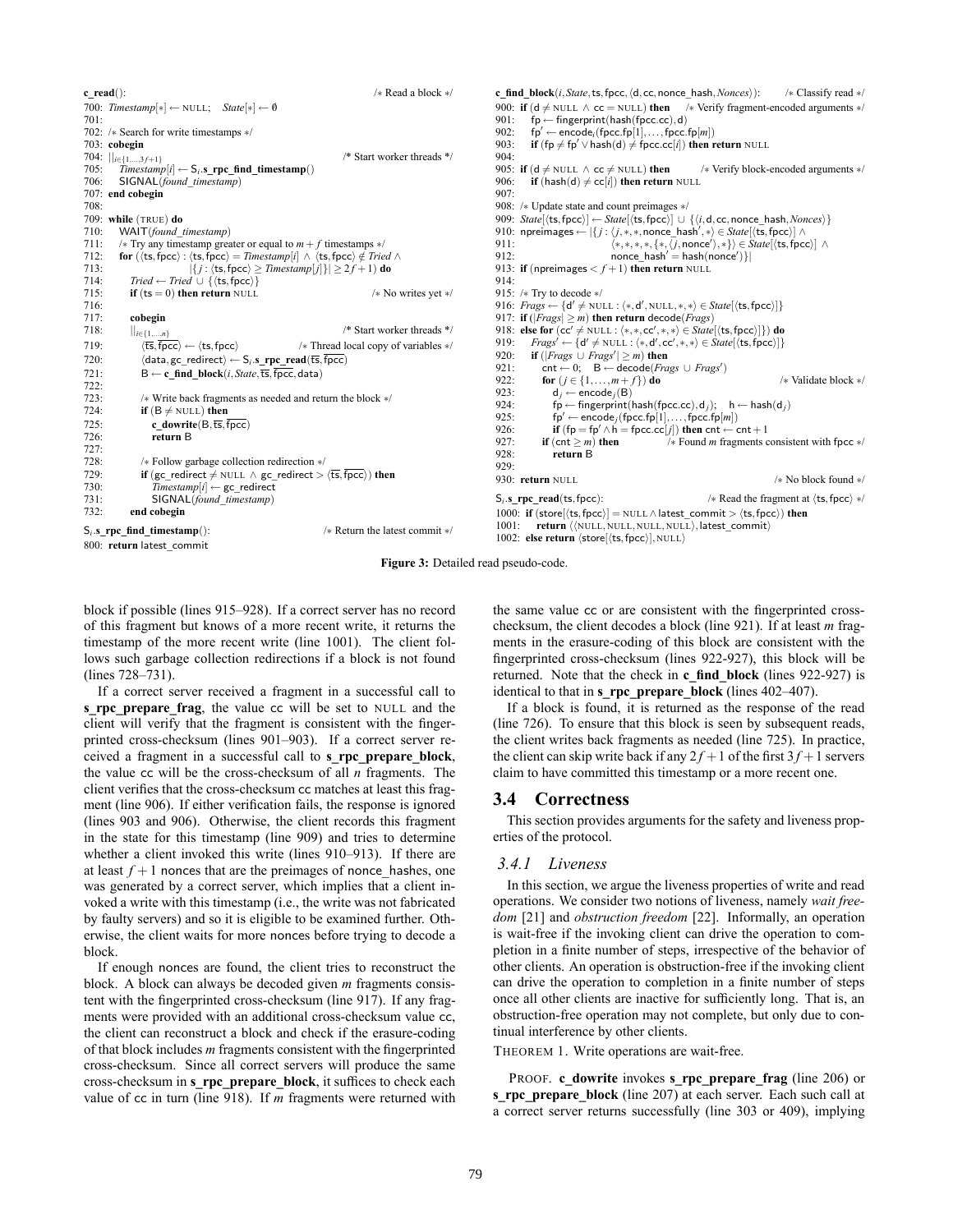that the client receives at least  $n - f \geq 2f + 1$  responses. Consequently, if ts as input to **c\_dowrite** is NULL then the largest ts returned by servers is chosen (line [211\)](#page-5-43) and *found*\_*largest*\_*ts* is signalled (line [212\)](#page-5-44). An **s** rpc prepare frag (line [216\)](#page-5-45) or **s** rpc prepare block (line [217\)](#page-5-9) call is then placed at each server that did not return this ts. If ts as input to **c\_dowrite** is not NULL, all correct servers will return this ts. By the time the last of the threads that will reach line [220](#page-5-33) does so (if not sooner), all correct servers have contributed a response for the same timestamp to *Prepare* from **s\_rpc\_prepare\_frag** or **s\_rpc\_prepare\_block**, causing *prepare*\_*ready* to be signalled. The collected set of prepare responses in *Prepare* is then sent to all servers in an **s\_rpc\_commit** (line [228\)](#page-5-10). Because at least  $m + f$  of the prepare responses in *Prepare* are from correct servers, at least  $m + f$  of the prepare responses contain correct MAC values (line [601\)](#page-5-36) and so *Nonces* will include at least  $m + f$  tuples (line [603\)](#page-5-46). Hence, these **s** rpc commit calls to correct servers return SUCCESS (line [608\)](#page-5-47), and so the write operation completes (line [230\)](#page-5-34).  $\Box$ 

DEFINITION 2. If S*i* .**s\_rpc\_commit**(ts,fpcc,*Prepare*) returns SUCCESS, then this commit at  $S_i$  is said to *rely on*  $S_j$  if  $Prepare[j] =$  $\langle$ ts, nonce,  $\langle \text{tag}_k \rangle_{1 \leq k \leq n}$  and tag<sub>*i*</sub> = MAC<sub>*j*,*i*</sub>( $\langle$ ts, fpcc, nonce $\rangle$ ).

<span id="page-7-1"></span>LEMMA 3. In a correct client's **c\_read**, suppose that for a fixed  $\langle$ ts,fpcc $\rangle$  the following occurs: From some correct S<sub>*i*</sub> that previously returned SUCCESS to **s\_rpc\_commit**(ts, fpcc, ∗), and from each of *m* correct servers  $S_i$  on which the first such commit at  $S_i$  relies, the client receives  $\langle \text{data}, * \rangle$  in response to an **s\_rpc\_read**(ts, fpcc) call on that server (line [720\)](#page-6-3) where data  $\neq$  (NULL, NULL, NULL, NULL). Then, the call to **c\_find\_block** (line [721\)](#page-6-16) including the last such response returns a block  $B \neq \text{NULL}$ .

PROOF. Consider such a data =  $\langle d, cc,$  nonce hash, *Nonces* $\rangle$ received from a correct server  $S_j$ . d either is consistent with fpcc as verified by S*j* in **s\_rpc\_prepare\_frag** (lines [300–](#page-5-14)[302\)](#page-5-16) and verified by the client in **c\_find\_block** (lines [900–](#page-6-17)[903\)](#page-6-27), or cc matches this fragment, as generated by  $S_j$  in **s\_rpc\_prepare\_block** (lines [404](#page-5-20) and [408\)](#page-5-48) and verified by the client in **c\_find\_block** (line [906\)](#page-6-18). In the latter case, the fact that  $S_j$  reached line [504](#page-5-29) (where it saved  $\langle d, cc, n$  once hash, $*\rangle$ ) implies that previously cnt  $\geq m$  in line [407,](#page-5-23) and so by the properties of fingerprinted cross-checksums [\[20,](#page-13-19) Theorem 3.4], all such servers received the same input block B in calls **s\_rpc\_prepare\_block**(B, ts, fpcc) and so constructed the same cc in **s\_rpc\_prepare\_block**.

Now consider the response data =  $\langle d, cc, none$  hash, *Nonces* $\rangle$ from the correct server  $S_i$ . Recall that  $S_i$  previously returned SUCCESS to **s\_rpc\_commit**(ts, fpcc, ∗), and that the first such commit relied on the  $m$  correct servers  $S_j$ . Since we focus on the first such commit at  $S_i$ , and since data  $\neq$   $\langle$  NULL, NULL, NULL,  $NULL$ , the SUCCESS response was generated in line [608,](#page-5-47) not [600.](#page-5-35) In this case, *Nonces*  $\neq$  NULL by lines [603](#page-5-46) and [605,](#page-5-39) and in fact includes  $\langle j,$  nonce $\rangle$  pairs for the *m* correct servers  $S_j$  on which this commit relies. When the last data from  $S_i$  and these *m* servers  $S_j$ is passed to **c** find block (line [721\)](#page-6-16), each nonce hash present in each S*j*'s data will have a matching nonce in S*i*'s *Nonces*, i.e., such that nonce hash = hash(nonce). Hence, npreimages  $\geq m$   $\geq f + 1$ (lines [910](#page-6-19)[–913\)](#page-6-20), and so the client will try to decode a block in lines [915](#page-6-21)[–928.](#page-6-22)

If the responses from the *m* servers  $S_i$  on which the commit at  $S_i$ relies have  $cc = NULL$ , a block is decoded and returned (line [917\)](#page-6-4). Otherwise, the client eventually tries to decode these fragments accompanied by cc = NULL (the set *Frags*) together with those accompanied by  $cc \neq$  NULL provided by these correct servers S *j* (the set *Frags'*); see line [921.](#page-6-30) Each  $S_j$  contributing a fragment of the

latter type verified that fpcc was consistent with *m* fragments derived from the block B input to **s\_rpc\_prepare\_block** (lines [402–](#page-5-42) [407\)](#page-5-23), and generated its fragment to be a valid fragment of B. Each fragment of the former type was verified by  $S_j$  to be consistent with fpcc (lines [300](#page-5-14)[–302\)](#page-5-16), and so is a valid fragment of B (with overwhelming probability [\[20,](#page-13-19) Corollary 2.12]). Consequently, upon decoding any *m* of these fragments, the client obtains B, will find *m* fragments of the resulting block to be consistent with fpcc (lines [922](#page-6-31)[–927\)](#page-6-32), and so will return B (line [928\)](#page-6-22).  $\Box$ 

THEOREM 4. The read protocol is obstruction-free.

PROOF. In **c\_read**, a call to **s\_rpc\_find\_timestamp** is made to servers  $1, \ldots, 3f + 1$  (line [705\)](#page-6-2), to which each of at least  $2f + 1$  correct servers responds with its value of latest\_commit (line [800\)](#page-6-12). Consider the greatest timestamp  $\langle ts, fpec \rangle$  returned by a correct server, say  $S_i$ . This timestamp is greater than or equal to the timestamp from at least the  $2f + 1$  correct servers that responded (checked in lines [712–](#page-6-34)[713\)](#page-6-35), so the client tries to read fragments via **s** rpc read at this timestamp (line [720\)](#page-6-3). This timestamp was previously committed by S*i* , as a correct server updates latest\_commit only in **s** rpc commit at line [607.](#page-5-40) Moreover, this commit relies on at least *m* correct servers  $S_j$ ; see line [603.](#page-5-46) Now consider the following two possibilities for each of these correct servers  $S_j$  on which the commit relies:

- $S_i$  assigned to store[ $\langle$ ts,fpcc $\rangle$ ] in line [504](#page-5-29) because the condition in line [502](#page-5-27) evaluated to true, and has not subsequently deleted store $[\langle ts, \text{fpcc} \rangle]$  in line [606.](#page-5-41) In this case,  $S_j$  returns the contents of store[ $\langle$ ts,fpcc $\rangle$ ] in response to the **s\_rpc\_read** call (line [1002\)](#page-6-15).
- S<sub>*j*</sub> either did not assign to store[ $\langle$ ts, fpcc $\rangle$ ] in line [504](#page-5-29) because the condition in line [502](#page-5-27) evaluated to false, or deleted store[ $\langle ts,æ$ fpcc $\rangle$ ] in line [606.](#page-5-41) In this case, store[ $\langle ts,$ fpcc $\rangle$ ] = NULL and latest commit  $>$   $\langle$ ts,fpcc $\rangle$  in line [1000](#page-6-36) (due to lines [502](#page-5-27) and [607\)](#page-5-40), and so  $S_i$  returns latest commit in response to the **s\_rpc\_read** call (line [1001\)](#page-6-23).

If all *m* correct servers  $S_j$  fall into the first case above, then one of the client's calls to **c\_find\_block** (line [721\)](#page-6-16) returns a non-NULL block (Lemma [3\)](#page-7-1). The client writes this with a **c\_dowrite** call (line [725\)](#page-6-33), which is wait-free (Theorem [1\)](#page-6-37), and then completes the **c\_read**. If some  $S_j$  falls into the second case above, then the timestamp it returns (or a higher one returned by another correct server) satisfies the condition in lines [712](#page-6-34)[–713](#page-6-35) and so the client will subsequently read at this timestamp (line [720\)](#page-6-3) if a non-NULL block is not first returned from **c\_find\_block** (line [721\)](#page-6-16).

Consequently, for the client to never return a block in a **c\_read**, correct servers must continuously return increasing timestamps in response to **s** rpc read calls. If there are no concurrent commits, then the client must reach a timestamp at which it returns a block. Hence, the read protocol is obstruction-free.  $\Box$ 

#### <span id="page-7-0"></span>*3.4.2 Linearizability*

Informally, linearizability [\[23\]](#page-13-25) requires that the responses to read operations are consistent with an execution of all reads and writes in which each operation is performed at a distinct moment in real time between when it is invoked and when it completes. We need only be concerned with reads by correct clients, because we provide no guarantees to faulty clients. Since writes by faulty clients can be read by correct clients, however, we cannot ignore such writes. Consequently, we define the execution of **s\_rpc\_prepare\_frag** or **s** rpc prepare block by a faulty client at a correct server that returns  $\langle ts, none, *\rangle$  (i.e., returns a value on line [505](#page-5-4) rather than re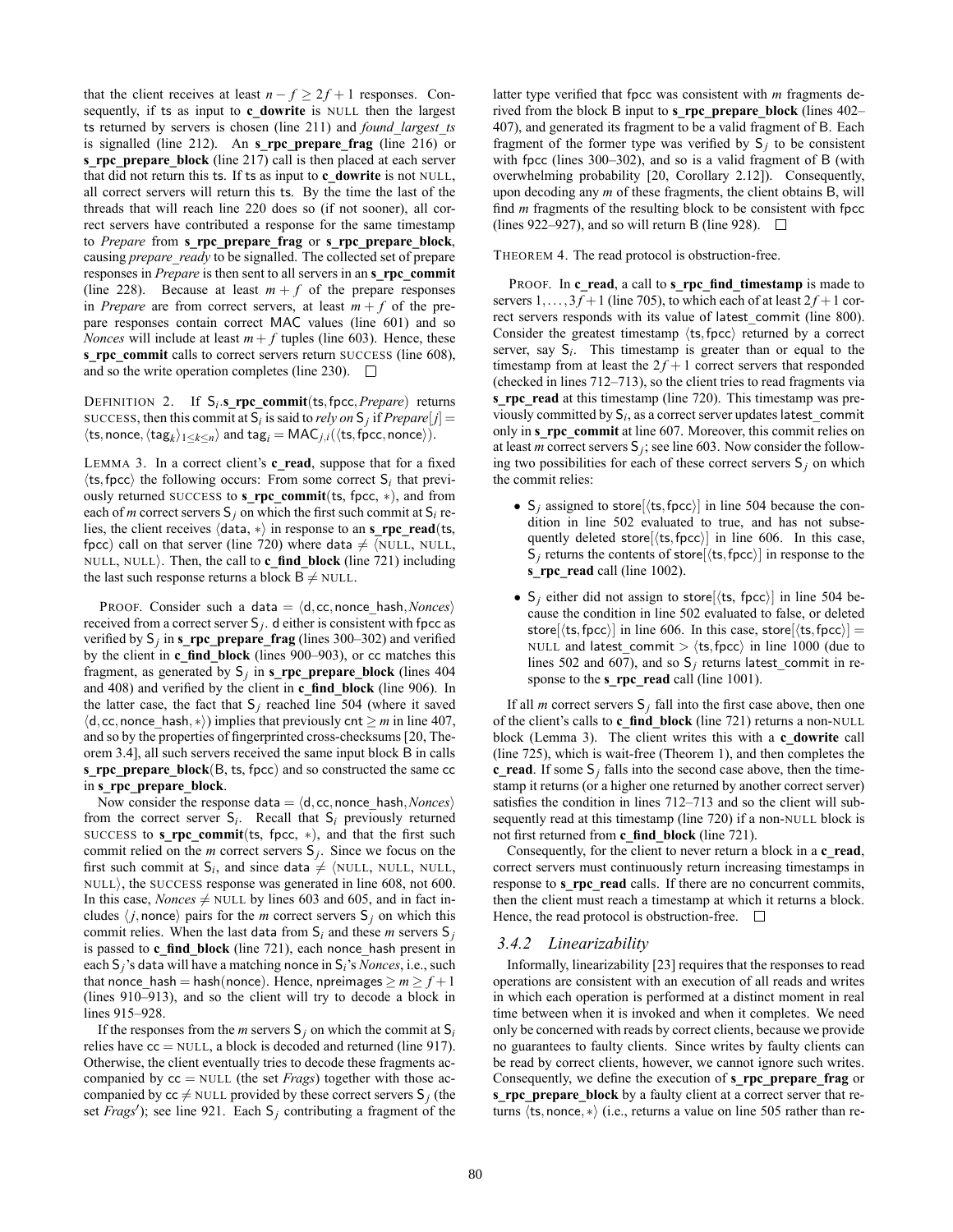turning FAILURE on line [304](#page-5-49) or [410\)](#page-5-50) to instantiate a write invocation at the beginning of time. The timestamp of the invocation is the pair  $\langle ts, fpec \rangle$  used to generate a nonce (line [501\)](#page-5-26). Each operation by a correct client also gets an associated timestamp  $\langle ts, fpec \rangle$ . For a write operation, the timestamp is that sent to **s\_rpc\_commit**. For a read operation, the timestamp is that of the write operation from which it read.

Proving that faulty write operations and correct write and read operations are linearizable shows that the protocol guarantees a natural extension to linearizability, limiting faulty clients to invoking writes that they could have invoked anyway at similar expense had they followed the protocol. The following five lemmas are used to prove that such a history is linearizable.

<span id="page-8-0"></span>LEMMA 5. A read will share a timestamp with a write that has been invoked by some client.

PROOF. Per line [913,](#page-6-20) a call to **c\_find\_block**(∗, *State*, ts, fpcc, ∗) returns a non-NULL value only if *State*[hts, fpcci], possibly modified per line [909,](#page-6-28) includes a nonce\_hash from some correct  $S_j$  such that some  $S_i$ .s\_rpc\_read(ts, fpcc) returned data =  $\langle *, *, \rangle$  $\star$ , *Nonces*), *Nonces* ∋  $\langle$ *j*, nonce) and hash(nonce) = nonce hash (data was passed to this or a previous **c\_find\_block**(∗, *State*, ts, fpcc,  $*$ ) call, see lines [720](#page-6-3)[–721,](#page-6-16) and then added to *State*[ $\langle ts, fpec \rangle$ ] in line [909\)](#page-6-28). This nonce was created by  $S_i$  on line [501](#page-5-26) with  $\langle ts,$  ${\rm fpcc}$ . Since a correct writer keeps each nonce secret unless it is returned from **s\_rpc\_prepare\_frag** or **s\_rpc\_prepare\_block** for the timestamp on which it settles for its write timestamp, this nonce shows that the writer, if correct, adopted  $\langle ts, fpec \rangle$  as its timestamp; consequently, the write with this timestamp was invoked, satisfying the lemma. If no correct writer performed a write with timestamp  $\langle$ ts, fpcc $\rangle$ , then the creation of nonce by S<sub>j</sub> in line [501](#page-5-26) with  $\langle$ ts,  ${\rm fpcc}$  implies that the write with timestamp  $\langle ts, \text{fpcc} \rangle$  was invoked by a faulty client.  $\Box$ 

<span id="page-8-1"></span>LEMMA 6. Consider two invocations

$$
\text{B} \quad \leftarrow \quad \text{c\_find\_block}(*,*,\text{ts},\text{fpcc},*)
$$

$$
\mathsf{B}' \quad \leftarrow \quad \text{c\_find\_block}(*,*,\text{ts},\text{fpcc},*)
$$

at correct clients for the same timestamp  $\langle ts, \text{fpcc} \rangle$ . If  $B \neq \text{NULL}$ and  $B' \neq$  NULL, then  $B = B'$  with all but negligible probability.

PROOF. A block  $B \neq$  NULL is returned by **c** find block $(*, *,$ ts, fpcc, ∗) at either line [917](#page-6-4) or line [928.](#page-6-22) B is returned at line [928](#page-6-22) only if at least *m* erasure-coded fragments produced from B are consistent with fpcc, as checked in lines [922](#page-6-31)[–927.](#page-6-32) Similarly, B is returned at line [917](#page-6-4) only after it is reconstructed from at least *m* fragments d' such that  $\langle *, d', cc, *, * \rangle \in State[\langle ts, fpec \rangle]$  and  $cc = NULL$ ; each such d' was confirmed to be consistent with fpcc in lines [900–](#page-6-17)[903,](#page-6-27) in either this or an earlier invocation of the form **c\_find\_block**(∗, ∗, ts, fpcc, ∗). In either case, B has at least *m* erasure-coded fragments consistent with fpcc. If blocks B and B' each have at least *m* erasure-coded fragments that are consistent with the same fpcc, they are the same with all but negligible prob-ability [\[20,](#page-13-19) Theorem 3.4].  $\Box$ 

Lemma [6](#page-8-1) states that two correct clients who read blocks at the same timestamp read the same block, since the block returned from **c\_read** is that produced by **c\_find\_block** (lines [721–](#page-6-16)[726\)](#page-6-5).

Lemmas [7–](#page-8-2)[9](#page-8-3) show that timestamp order for operations is consistent with real-time precedence.

<span id="page-8-2"></span>LEMMA 7. Consider two write operations performed by correct clients. If the response to one precedes the invocation of the other, then the timestamp of the former is less than the timestamp of the **latter** 

PROOF. Before the earlier write returns a response in line [230,](#page-5-34) at least  $n - f$  servers returned SUCCESS from **s** rpc commit(ts, fpcc, *Prepare*), where  $\langle ts, fpec \rangle$  is the timestamp of this write. In doing so, at least  $m = n - 2f$  correct servers record latest commit  $\leftarrow$   $\langle$ ts, fpcc $\rangle$  (line [607\)](#page-5-40) if not greater (line [600\)](#page-5-35). Consequently, the ts value returned in the prepare phase for the later write by these servers will be greater than the ts value for the earlier write (line [500\)](#page-5-25). Because there are  $n = m + 2f$  total servers, any  $2f + 1$  servers will include one of these *m* correct servers, so the ts chosen (line [211\)](#page-5-43) will be greater than the ts value in the timestamp for the earlier write.  $\Box$ 

<span id="page-8-4"></span>LEMMA 8. Consider a write operation and a read operation, both performed by correct clients. If the response to the write precedes the invocation of the read, then the timestamp of the write is at most the timestamp of the read.

PROOF. Before the write returns a response in line [230,](#page-5-34) at least  $n - 2f$  correct servers returned SUCCESS from **s** rpc commit(ts, fpcc, *Prepare*), where  $\langle ts, fpec \rangle$  is the timestamp of this write. In doing so, at least  $n - 2f$  correct servers record latest commit ←  $\langle$ ts, fpcc $\rangle$  (line [607\)](#page-5-40) if not greater (line [600\)](#page-5-35). These *n* − 2 *f* = *m* correct servers include at least  $f+1$  of the servers  $1, \ldots, 3f+1$ , and so in the read operation at most 2f of servers  $1, \ldots, 3f + 1$  respond to **s\_rpc\_find\_timestamp** at line [800](#page-6-12) with a lower timestamp than  $\langle ts, \text{fpcc} \rangle$ . Because a read considers only timestamps that are at least as large as those returned by  $2f + 1$  of the first  $3f + 1$  servers (line [713\)](#page-6-35), the read will be assigned a timestamp at least as large as  $\langle ts, \text{fpcc} \rangle$ .  $\Box$ 

<span id="page-8-3"></span>LEMMA 9. If the response of a read operation by a correct client precedes the invocation of another (write or read) operation by a correct client, then the timestamp of the former operation is at most the timestamp of the latter.

PROOF. A read calls **c\_dowrite** at its timestamp before returning a response (line [725\)](#page-6-33). This will have the same affect as completing a write at that timestamp. Consequently, the later operation will have a higher timestamp if it is a write (Lemma [7\)](#page-8-2) and a time-stamp at least as high if it is a read (Lemma [8\)](#page-8-4).  $\Box$ 

THEOREM 10. Write and read operations are linearizable.

PROOF. To show linearizability, we construct a linearization (total order) of all read operations by correct clients and all write operations that is consistent with the real-time precedence between operations such that each read operation returns the block written by the preceding write operation. We first order all writes in increasing order of their timestamps. By Lemma [7,](#page-8-2) this ordering does not violate real-time precedence. We then place all read operations with the same timestamp immediately following a write operation with that timestamp, ordered consistently with real-time precedence (i.e., each read is placed somewhere after all other operations with the same timestamp that completed before it was invoked). By Lemma [5,](#page-8-0) each read is placed after some write operation. This placement does not violate real-time precedence with the next (or any) write operation in the linearization, since if the next write had completed before this read began, then by Lemma [8](#page-8-4) this read operation could not have the timestamp it does. Real-time precedence between reads with different timestamps cannot be violated by this placement, by Lemma [9.](#page-8-3) Since all reads with the same timestamp read the same block (Lemma [6\)](#page-8-1)—which is the block written in the write with that timestamp if the writer was correct write and read operations are linearizable.  $\Box$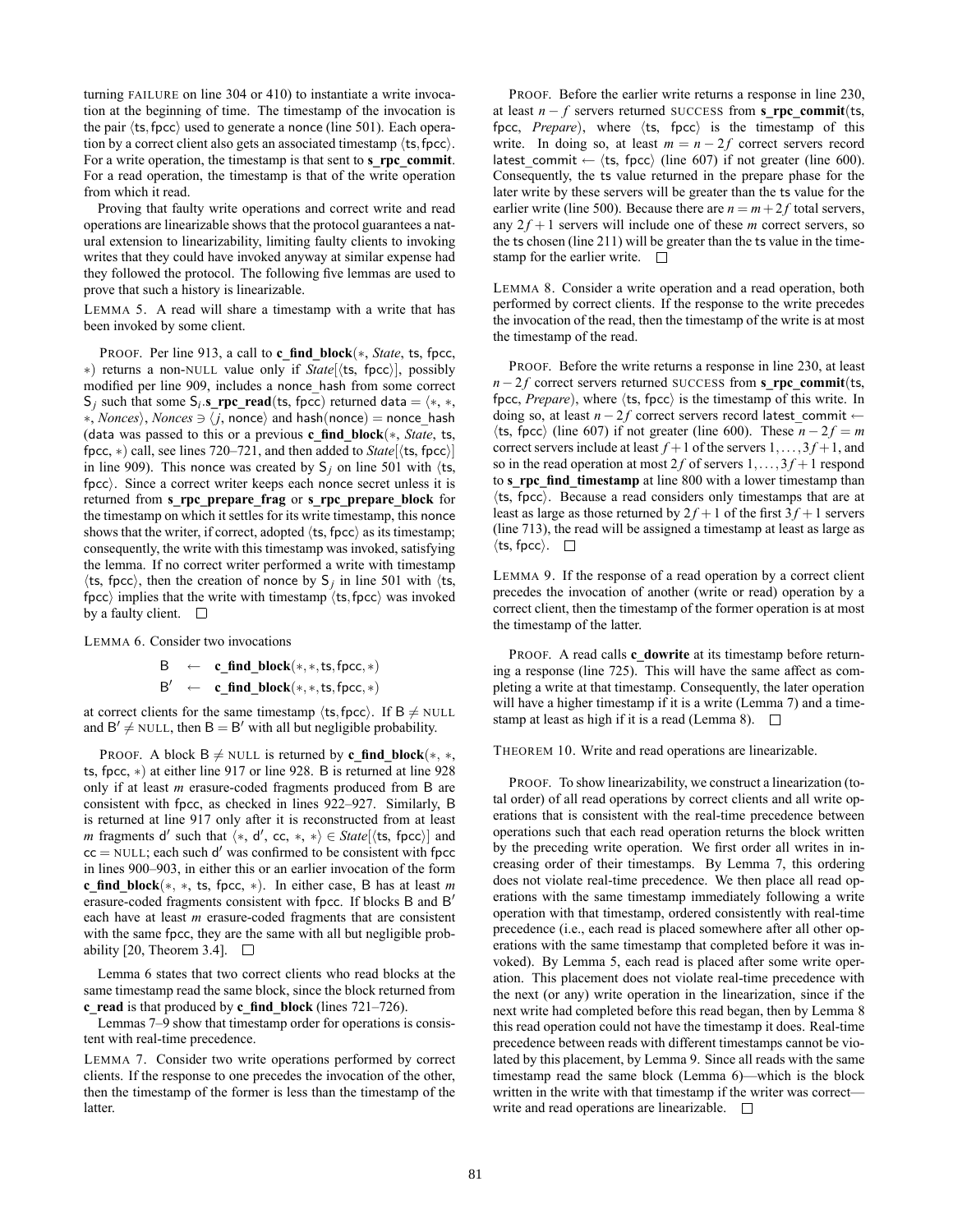## <span id="page-9-0"></span>**3.5 Protocol enhancements**

This section briefly discusses how to extend the protocol to ensure non-skipping timestamps [\[5\]](#page-12-7) and to allow read-only clients.

**Non-skipping timestamps**: A faulty client or server could suggest an arbitrarily large value for the ts portion of the timestamp. To prevent this, the protocol can ensure that timestamps do not skip. When a client calls prepare at a server with a NULL ts value, the server returns a ts value (as before) but also a ts<sub>prepare</sub> value. The tsprepare is the ts value of the greatest successful prepare at this server. The server also returns *n* MACs of the ts<sub>prepare</sub> value (one for each server). A server will accept a call to prepare with a non-NULL **ts** only if that **ts** is accompanied by valid MACs for  $f + 1$ ts<sub>prepare</sub> values that are greater than or equal to the requested ts value. Hence, the ts value will advance only if at least some correct server successfully prepared at this timestamp.

A client can retry prepare with a non-NULL timestamp once it has a ts value that is greater than or equal to  $2f + 1$  ts values (as before) but less than or equal to  $f + 1$  ts<sub>prepare</sub> values. Because the greatest ts value returned by a correct server must be less than or equal to the ts<sub>prepare</sub> values returned by at least  $f + 1$  correct servers, a client will eventually get an array of  $f + 1$  valid MACs for tsprepare values that will allow it to successfully complete the prepare phase. During a read operation, servers return tsprepare values and MACs in **s\_rpc\_read**. If a correct server committed the ts at which the client is trying to read, the client will eventually find at least  $f + 1$  greater or equal ts<sub>prepare</sub> values from correct servers that can be used to write fragments back in **c\_dowrite** as needed.

**Read-only clients**: Because readers must be able to write back fragments as needed, the pseudo-code in Section [3.3](#page-4-0) does not allow clients with only read permissions. Read-only access control can be enforced by preventing clients without write permission from issuing a prepare request with a NULL ts value and enforcing nonskipping timestamps as described above. A client without write permission can still write back fragments because ts<sub>prepare</sub> values and MACs are returned in **s\_rpc\_read**.

### **4. IMPLEMENTATION**

We evaluate the protocol and compare it to competing approaches using a distributed storage prototype. The low-overhead fault-tolerant prototype (named Loft) consists of a client library, linked to directly by client applications, and a storage server application. The prototype supports the protocol described in Section [3](#page-2-2) as well as several competing protocols, as described in Section [5.1.](#page-9-1)

The client library interface consists of two functions, "read block" and "write block." In addition to the parameters described in Section [3,](#page-2-2) read and write accept a block number as an additional argument, which can be thought of as running an instance of the protocol in parallel for every block in the system. Each server in a pool of storage servers runs the storage server application, which accepts incoming RPC requests and executes as described in Section [3.](#page-2-2) Clients and servers communicate with remote procedure calls over TCP sockets. Each server has a large NVRAM cache, where non-volatility is provided by battery backup. This allows most writes and many reads to return without disk I/O.

The prototype uses 16 byte fingerprints generated with the evaluation homomorphic fingerprinting function [\[20,](#page-13-19) Section 5]. Fingerprinting is fast, and only the first *m* fragments are fingerprinted (the other fingerprints can be computed from these fingerprints). Homomorphic fingerprinting requires a small random value for each distinct block that is fingerprinted. This random value is provided by a hash of the cross-checksum in the protocol. After computing this random value, our implementation precomputes a 64 kB table, which takes about 20 microseconds. After computing this table, fingerprinting each byte requires one table lookup and a 128-bit XOR. This implementation can fingerprint about 410 megabytes per second on a 3 GHz Pentium D processor.

The client library uses Rabin's Information Dispersal Algorithm [\[31\]](#page-13-26) for erasure coding. The first *m* fragments consist of the block divided into *m* equal fragments (that is, we use a systematic encoding). Since  $m > f$  and only  $m + f$  fragments must be encoded, this cuts the amount of encoding by more than half.

We use the SHA-1 and HMAC implementations from the Nettle toolkit [\[28\]](#page-13-27), which can hash about 280 megabytes per second on a 3 GHz Pentium D processor. Each hash value is 20 bytes, and each MAC is 8 bytes. Due to ongoing advances in the cryptanalysis of SHA-1 [\[14\]](#page-13-28), a storage system with a long expected lifetime may benefit from a stronger hash function. The performance of SHA-512 on modern 64-bit processors has been reported as comparable to that of SHA-1 [\[16\]](#page-13-29). Hence, though we did not measure this, we expect that the prototype would achieve similar performance if the hash were upgraded on such systems.

The prototype implements a few simple optimizations for the protocol. For example, during commit, only the appropriate pairwise MAC is sent to each server. The client tries writing at the first  $m + f$  servers, considering other servers only if these servers are faulty or unresponsive. Similarly, the client requests timestamps from the first  $2f + 1$  servers and reads fragments from the first *m* servers, which allows most reads to return in a single round of communication without requiring any decoding beyond concatenating fragments. Furthermore, if  $f + 1$  or more servers return matching timestamps, the client does not request nonces because it can conclude that a correct server committed this write and hence some client invoked a write at this timestamp, satisfying Lemma [5.](#page-8-0)

Also, the client limits the amount of state required for a read operation by considering only the most recent timestamp proposed by each server. It does not consider more timestamps until all but *f* servers have returned a response for all timestamps currently under consideration. Servers delay garbage collection by a few seconds, thus obviating the need for fast clients to ever follow garbage collection redirection.

## **5. EVALUATION**

This section evaluates the protocol on our distributed storage prototype. We also implemented and evaluated three competing protocols that are described in Section [5.1.](#page-9-1) The experimental setup is described in Section [5.2.](#page-10-0) Single client write throughput, read throughput, and response time are evaluated in Sections [5.3,](#page-10-1) [5.4,](#page-11-0) and [5.5,](#page-11-1) respectively. An analysis of the protocol presented in Section [3](#page-2-2) suggests that our protocol should perform similarly to a benign erasure-coded protocol with the additional computational expense of hashing and the extra bandwidth required for the fpcc, MACs, and nonces. The experimental results confirm that our protocol is competitive with the benign erasure-coded protocol and that it significantly outperforms competing approaches.

## <span id="page-9-1"></span>**5.1 Competing protocols**

To enable fair comparison, our distributed storage prototype supports multiple protocols. We compare protocols within the same framework to ensure that measurements reflect protocol variations rather than implementation artifacts. We evaluate the following three protocols in addition to our protocol.

**Benign erasure-coded protocol**: The prototype implements an erasure-coded storage protocol that tolerates crashes but not Byzantine faulty clients or servers. This protocol uses the same erasure coding implementation used for our protocol. A write operation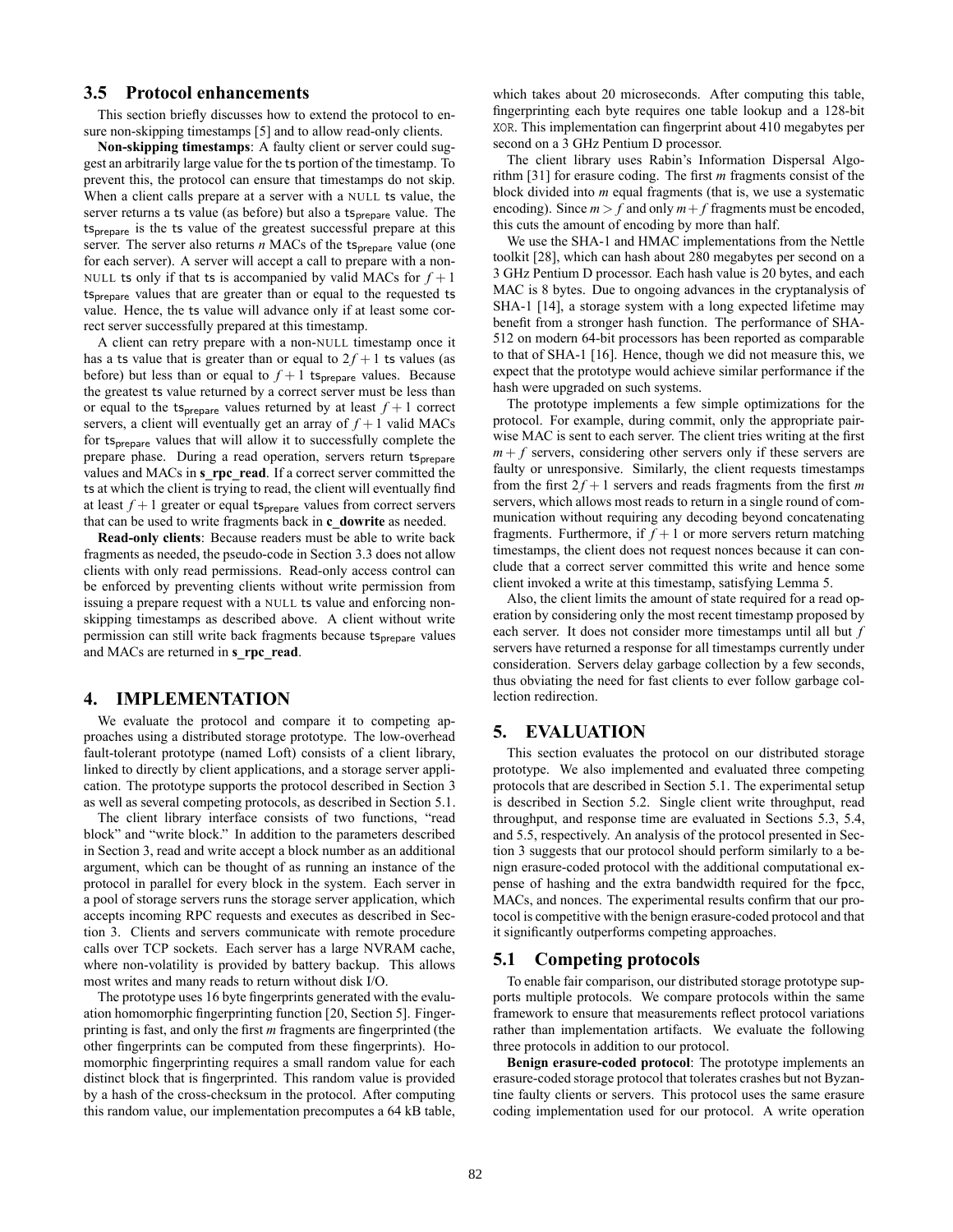encodes a block into  $m + f$  fragments and sends these fragments to servers. A read operation reads from the first *m* servers, avoiding the need to decode. Both complete in a single round of communication. This protocol assumes concurrency is handled by some external locking protocol; a real implementation would require more rounds of communication for some writes, but we ignore this overhead. Hence, this protocol provides an upper bound for the performance of any erasure-coded fault-tolerant storage protocol (Byzantine or not).

**Benign replication-based protocol**: The prototype implements a replication-based storage protocol that tolerates crashes but not Byzantine faulty clients or servers. A write operation sends the block to  $f + 1$  servers, and a read operation reads from a single server. As in the benign erasure-coded protocol, this protocol assumes concurrency is handled by an external locking protocol. Hence, though this protocol does not tolerate Byzantine faults, it represents an upper bound for the performance of any replicationbased Byzantine (or not) fault-tolerant storage protocols. It is worth noting, however, that this implementation is substantially faster than most replication-based Byzantine fault-tolerant storage protocols found in the literature, which often require all-to-all broad-casts [\[8,](#page-12-5) [10\]](#page-13-13), public-key signatures [\[9,](#page-13-18) [26\]](#page-13-20), or writing to  $2f + 1$  or more replicas [\[8,](#page-12-5) [10\]](#page-13-13).

Replication-based protocols are excellent for reads, but write performance is reduced due to bandwidth limitations. One method to overcome the network bandwidth limitation between the client and the switch for a single client is to use network-level multicast. Our replication-based protocol does not use multicast for several reasons. Multicast is unavailable, unsuitable, or unstable in many network environments [\[18\]](#page-13-16), and retransmissions due to congestion cannot take advantage of multicast. Also, multicast does nothing to reduce disk bandwidth and network bandwidth between the switch and the servers. Though each server could encode its own block to reduce disk bandwidth [\[8\]](#page-12-5), a multicast-based protocol would not scale when multiple clients are writing to the same storage servers.

**m+3f Byzantine fault-tolerant erasure-coded protocol**: An alternative to Byzantine fault-tolerant replication-based storage is Byzantine fault-tolerant erasure-coded storage. The prototype implements a protocol similar to PASIS [\[18\]](#page-13-16). PASIS was engineered to improve server throughput by offloading work to clients. This protocol uses the same erasure coding implementation and SHA-1 library used for our protocol. The protocol implemented by the prototype, however, only emulates a PASIS-like protocol. It does not implement the versioning storage required by PASIS, nor does it run a garbage collection protocol, and, hence, it would not be suitable for storing data in a Byzantine environment. This implementation does, however, provide a comparison point against the approach most similar to our protocol.

To write a block, the client requests the most recent timestamp from each server. It then encodes the block into  $m+3f$  fragments and hashes each fragment to create a cross-checksum. (Because we use a systematic encoding, "encoding" the first *f* fragments does not require computation.) By comparison, our protocol encodes and hashes  $m + f$  fragments; *f* fewer because there are *f* fewer servers and another *f* fewer due to the partial encoding optimization, described in Section [3.1.1.](#page-2-0) To complete the write, the  $m+3f$  protocol sends fragments to the first  $m+2f$  servers, considering other servers only if some servers are unresponsive. By comparison, our protocol and the benign erasure-coded protocol send *f* fewer fragments because they need *f* fewer servers. To read a block, the client requests fragments from the first *m* servers along with timestamps from the first  $3f + 1$  servers. Assuming all timestamps match, the client must then verify the cross-checksum,

which is embedded in the timestamp. This requires repeating the write computation: the client must encode and hash  $m + 3f$  fragments to recompute the cross-checksum.

## <span id="page-10-0"></span>**5.2 Experimental setup**

All experiments are measured using a single client and a collection of servers. Each machine has a dual-core 3 GHz Pentium D processor, 2 GB of RAM, and an Intel PRO/1000 Gigabit Ethernet controller, and machines run Linux kernel version 2.6.18. Measurements are taken in the absence of concurrency and faults, which is expected to be the normal mode of operation in such a storage system. The client and the servers are connected to the same HP ProCurve Switch 2848 with QoS passthrough mode set to onequeue and flow control enabled for each port. Each experiment was run 10 times for 60 seconds, with the average performance reported in the figures. Standard deviations are all within 2% of the average, and performance matches analytical expectations.

The working set of data for each experiment is chosen to fit within the server caches, and the client does not cache data. The data gets loaded before measurements, ensuring 100% read hits, and the servers use write-back with synchronizing to disk disabled. The systems are battery-backed, but the experimental reason for this setup is to allow the measurement of protocol overhead rather than disk latency. Avoiding disk accesses makes performance dependent on the network and computational behavior of the protocols. If the working set does not fit in server caches, or if durability requirements prevent using NVRAM for write-back, the choice of protocol matters less because system performance will be limited by disk performance. In such a scenario, there is an even stronger argument for using a Byzantine fault-tolerant protocol rather than a protocol that tolerates only crash faults.

The client benchmark program is run on a single machine. It generates a synthetic workload. For throughput measurements, the client spawns several parallel threads, each of which issues a read or write request for a randomly selected 64 kB block, waits for the response, and then issues another request. For response time measurements, a single thread issues a single write request, waits for a response, and then repeats. For erasure-coded protocols (all but replication),  $m = f + 1$ . Because the block size is fixed, the fragment size for erasure-coded protocols decreases as *m* increases (i.e., fragment size is 64/*m* kB).

## <span id="page-10-1"></span>**5.3 Write throughput**

Figure [4](#page-11-2) shows the write throughput achieved by a single client executing each of the four protocols as a function of the number of faults tolerated. Our protocol significantly outperforms the Byzantine fault-tolerant  $m + 3f$  erasure-coded protocol as well as the crash fault-tolerant replication-based protocol, and it nearly matches the performance of the benign erasure-coded protocol. For example, at  $f = 4$ , our protocol achieves a factor of 2.6 higher throughput than replication, a factor of 1.4 higher throughput than the  $m + 3f$  protocol, and is within 5% of the performance of the erasure-coded protocol that does not tolerate Byzantine faulty servers or clients.

Each protocol requires a different number of servers to tolerate the same number of faults. The benign erasure-coded protocol and our protocol require  $m + f$  responsive servers, the replication-based protocol requires  $f + 1$  servers, and the  $m + 3f$  protocol requires  $m + 2f$  responsive servers. (Both Byzantine fault-tolerant protocols must be able to reach an additional *f* servers if some of these servers are not responsive.) For example, for  $f = 4$  and  $m = 5$ , the benign erasure-coded protocol and our protocol write data to 9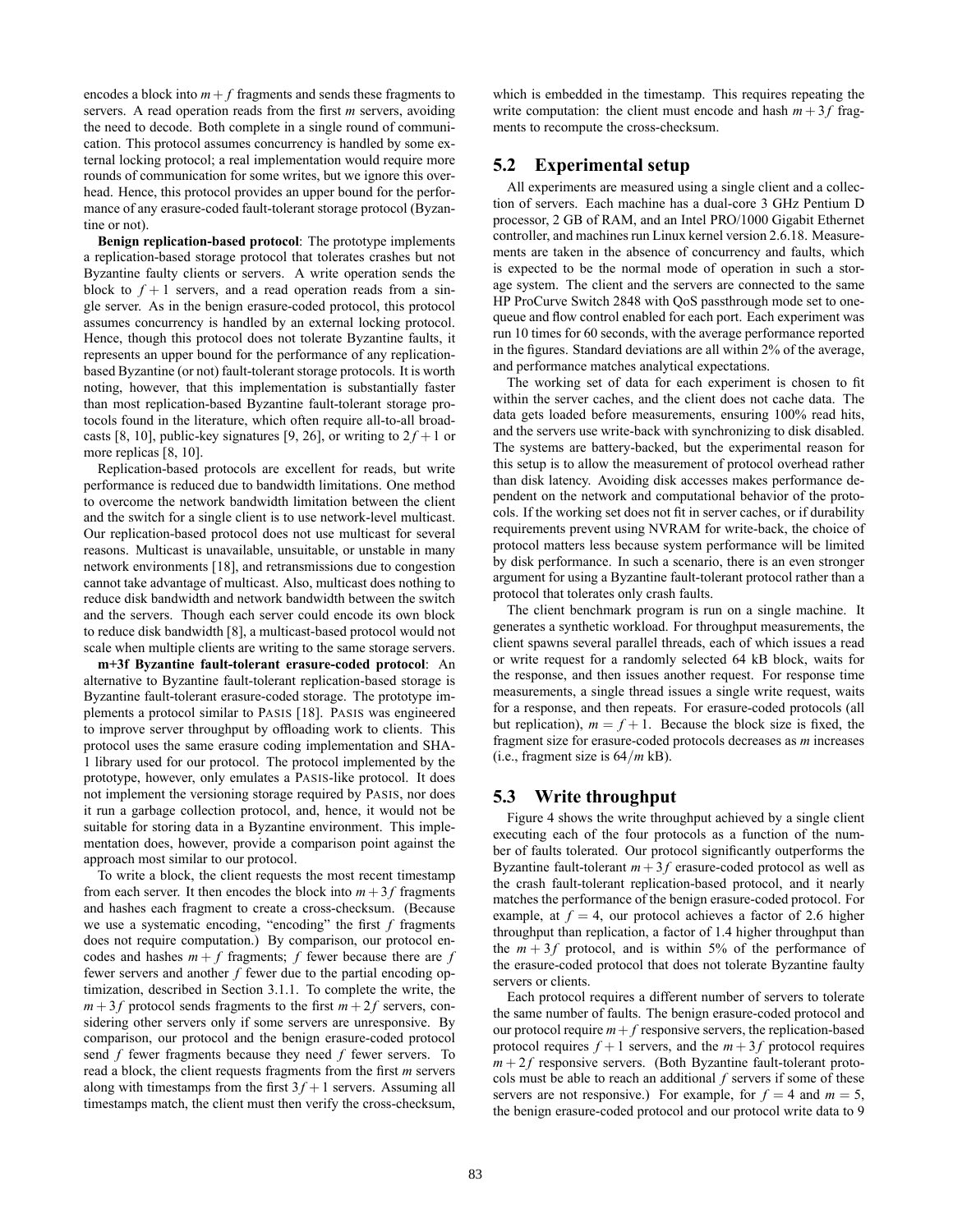

<span id="page-11-2"></span>**Figure 4:** Write throughput for each protocol as a function of faults tolerated. The lines report the performance of each protocol when writing 64 kB blocks. The four circles report the performance of our protocol when writing 16 kB fragments (rather than 64/*m* kB).

**Figure 5:** Read throughput as a function of faults tolerated.

servers, the replication-based protocol writes to 5 servers, and the  $m+3f$  protocol writes to 13 servers.

Throughput is the amount of useful data written, which is less than the amount of data sent over the network. Our protocol and the benign erasure-coded protocol both send  $\frac{|B|}{m}(m+f)$  bytes when writing a block of  $|B|$  bytes. Replication must send  $|B|(f+1)$ bytes, and the  $m+3f$  protocol must send  $\frac{|B|}{m}(m+2f)$  bytes. The erasure-coded protocols could increase throughput for constant *f* by increasing *m* beyond  $f + 1$ .

The benign erasure-coded protocol performs well, as expected, achieving a write throughput close to  $\frac{m}{m+f}$  of the total network bandwidth available. Our protocol performs almost as well. When tolerating up to 6 Byzantine faulty servers, it performs within 10% of the benign protocol that only tolerates server crashes. As the number of servers in the system grows, however, the additional network overhead in our protocol becomes noticeable for two reasons. First, because block size is constant, the size of the fragment written at each server decreases as the number of servers increases. Second, the sizes of the fpcc, MACs, and nonces increase as the number of servers increases. For  $f = 6$ , fragment size is over 9 kB and fpcc, MAC, and nonce overhead is under 700 bytes (overhead is under 7% of data sent). For  $f = 10$ , fragment size is under 6 kB and fpcc, MAC, and nonce overhead is over 1100 bytes (overhead is over 15% of data sent).

One solution to this problem is to increase the block size. For example, the four circles in Figure [4](#page-11-2) show the throughput of our protocol when fragment size is 16 kB. Our protocol performs within 10% of the benign protocol when the fragment size is increased to 16 kB for both protocols, even when tolerating 10 faults. (The benign protocol performs less than 3% better when the fragment size is increased to 16 kB.)

The replication-based protocol performs poorly for all but the smallest number of faults tolerated, as expected, because it writes  $(f+1)/(\frac{m+f}{m})$  >  $(f+1)/2$  times as much data as the benign erasure-coded protocol. The  $m + 3f$  Byzantine fault-tolerant erasure-coded protocol writes  $\frac{m+2f}{m+f} \approx 1.5$  times as much data as the benign erasure-coded protocol, and up until about  $f = 4$  it is only a factor of 1.5 times worse. The  $m + 3f$  protocol, however, must encode and hash  $m + 3f$  fragments to generate the cross<span id="page-11-3"></span>checksum even though it only writes to  $m + 2f$  servers because it does not include our partial encoding optimization. Hence, for  $f > 4$ , the  $m + 3f$  protocol is computationally bound by the client.

#### <span id="page-11-0"></span>**5.4 Read throughput**

Figure [5](#page-11-3) shows the read throughput achieved by a single client executing each of the four protocols as a function of the number of faults tolerated. Our protocol achieves read throughput within 10% of the two benign protocols and significantly outperforms the  $m + 3f$  protocol. The slight drop for our protocol and the benign erasure-coded protocol as the number of faults tolerated increases is due to network congestion caused by the increasing number of servers providing responses.

All four protocols read the same amount of data. The replicationbased protocol reads an entire 64 kB block from a single server, and the other protocols read fragments from *m* servers. The erasurecoded protocols read from the first *m* servers to avoid the need to decode. In addition to fragments, the Byzantine fault-tolerant protocols must read timestamps from more servers to check for concurrency. Our protocol reads timestamps from  $2f + 1 - m = f$ more servers, while the  $m + 3f$  protocol reads timestamps from  $3f + 1 - m = 2f$  more servers. Assuming all timestamps match, read completes in a single round of communication.

Once fragments are read, the Byzantine fault-tolerant protocols must verify data. Our protocol requires just a hash and a fingerprint of the fragments. The  $m + 3f$  protocol, however, must recompute the cross-checksum, which requires encoding and hashing  $m+3f$ fragments and is quite expensive for large values of *f* .

#### <span id="page-11-1"></span>**5.5 Response time**

Figure [6](#page-12-8) shows the response time of a single write for each of the four protocols as a function of the number of faults tolerated. Our protocol requires on average 1.04 ms more to complete a write operation than the benign erasure-coded protocol, which is on average 1.65 times worse. This is, however, a substantial improvement over the  $m+3f$  protocol and the replication-based protocol, which both scale worse than our protocol.

Table [1](#page-12-9) provides a breakdown of the average latency of each operational component of a write for  $f = 10$  as seen by the client. The table lists the time each protocol spent encoding, hashing, and fingerprinting fragments(other computational contributions were negligible); it also lists the time spent waiting for the network, which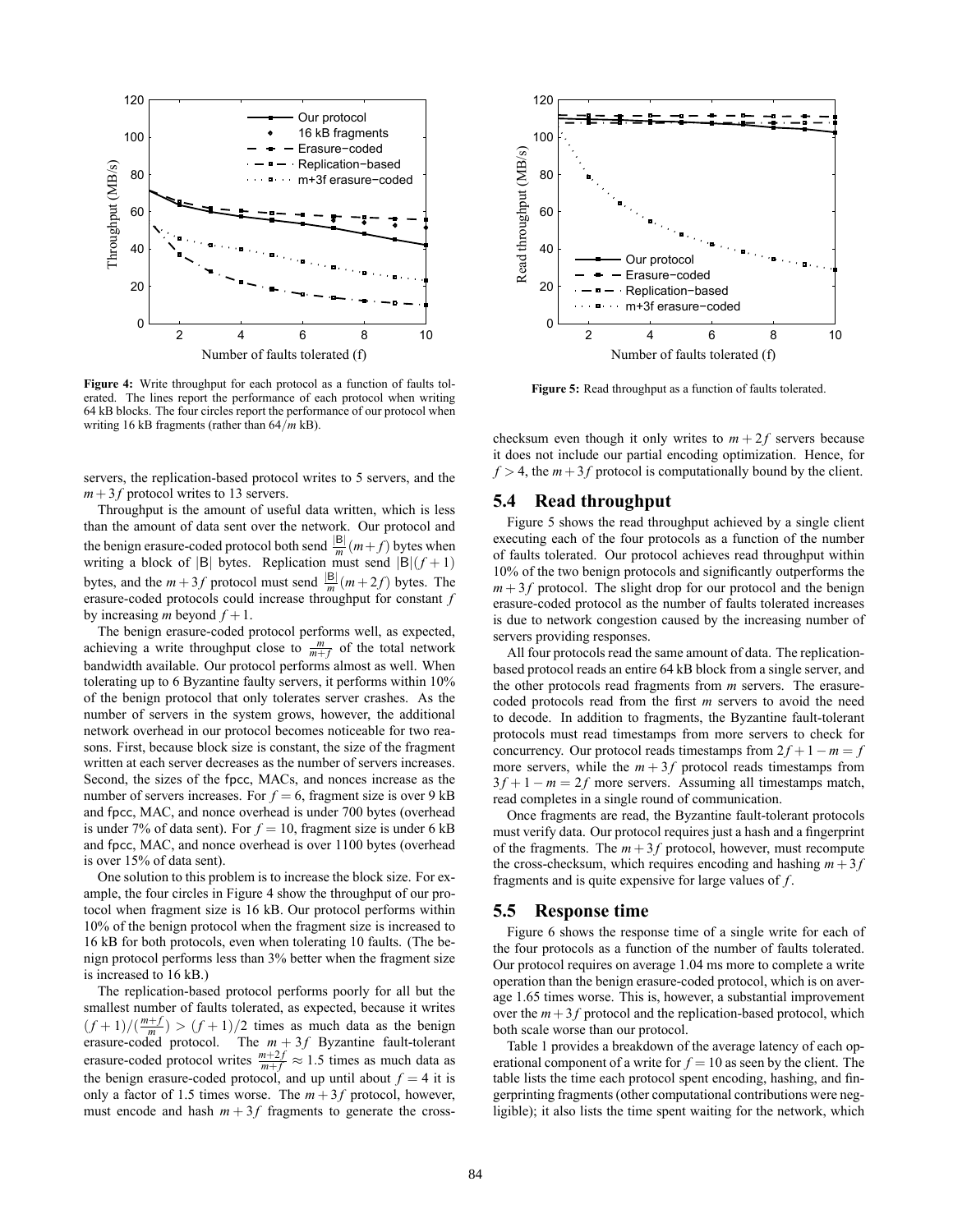

**Figure 6:** Write response time as a function of faults tolerated.

<span id="page-12-8"></span>

|               | RPC       | Encode    | Hashing   | Fingerprinting |
|---------------|-----------|-----------|-----------|----------------|
| Erasure coded | $1.46$ ms | $0.79$ ms |           |                |
| Replication   | $6.65$ ms |           |           |                |
| Our protocol  | $2.17$ ms | $0.79$ ms | $0.45$ ms | $0.18$ ms      |
| $m+3f$        | $2.80$ ms | 2.54 ms   | $0.88$ ms |                |

**Table 1:** Write response time breakdown for  $f = 10$ .

<span id="page-12-9"></span>includes time spent in the kernel. As seen in the table, about half of the additional latency for a write by our protocol as compared to the benign erasure-coded protocol is due to hashing and fingerprinting, and the other half is due to the extra round of communication. The additional latency for the replication-based protocol is, of course, due to the extra bandwidth required to write *f* replicas. The additional latency for the  $m+3f$  protocol is due to the encoding of 2 $f$ more fragments, the extra round of communication, the sending of 1.5 times as many fragments, and the hashing of  $m+3f$  fragments.

Read response time is as expected, so we do not provide a figure. The benign erasure-coded protocol and the replication protocol require on average 0.84 ms and 0.80 ms respectively to read a single block when tolerating between one and ten faults. Our protocol requires on average 1.29 ms, the difference being the time needed to hash and fingerprint fragments. Each of these protocols requires about the same amount of time to read a block when tolerating one fault as when tolerating ten faults. The  $m + 3f$  protocol requires 3.05 ms on average, and it requires 1.58 ms to read a single block when tolerating one fault but 4.54 ms when tolerating ten faults. It scales worse than the other protocols because it must encode and hash  $m+3f$  fragments to recompute the cross-checksum.

## **6. CONCLUSION**

Distributed block storage systems can tolerate Byzantine faults in asynchronous environments with little overhead over systems that tolerate only crashes. Replication-based block storage protocols are effective for workloads that are mostly reads or when tolerating a single fault, but exhibit low throughput and high latency for large writes. Erasure-coded protocols provide higher throughput writes and can increase *m* for fixed *f* to realize even higher throughput. Previous Byzantine fault-tolerant erasure-coded protocols, however, exhibit low client throughput for reads and high computational overheads for both reads and writes. This paper presents a Byzantine fault-tolerant erasure-coded protocol that performs well for both reads and large writes. Measurements of a prototype implementation demonstrate that this protocol exhibits throughput within 10% of the ideal crash fault-tolerant erasurecoded protocol for reads and sufficiently large writes. Furthermore, this protocol has little computational overhead other than a cryptographic hash and a homomorphic fingerprint of the data.

## **7. ACKNOWLEDGMENTS**

We thank our shepherd Mike Dahlin and the SOSP reviewers for their feedback as well as the early reviewers of the ideas in this paper, including Michael Abd-El-Malek, Richard Golding, Elie Krevat, Michael Mesnier, Bryan Parno, Raja Sambasivan, Shafeeq Sinnamohideen, Matthew Wachs, Theodore Wong, and Jay Wylie. We thank the members and companies of the CyLab Corporate Partners and the PDL Consortium (including APC, Cisco, EMC, Google, Hewlett-Packard, Hitachi, IBM, Intel, LSI, Network Appliance, Oracle, Panasas, Seagate, and Symantec) for their interest, insights, feedback, and support. This material is based on research sponsored in part by the National Science Foundation, via grants CNS-0326453 and CCF-0424422, and by the Army Research Office, under agreement number DAAD19–02–1–0389. James Hendricks is supported in part by a National Science Foundation Graduate Research Fellowship and was awarded an SOSP student travel scholarship, supported by Infosys, to present this paper at the conference.

### <span id="page-12-3"></span>**8. REFERENCES**

- [1] M. Abd-El-Malek, G. R. Ganger, G. R. Goodson, M. K. Reiter, and J. J. Wylie. Fault-scalable Byzantine fault-tolerant services. In *Proceedings of the 20th ACM Symposium on Operating Systems Principles*, pages 59–74. ACM Press, 2005.
- <span id="page-12-4"></span>[2] M. Abd-El-Malek, G. R. Ganger, M. K. Reiter, J. J. Wylie, and G. R. Goodson. Lazy verification in fault-tolerant distributed storage systems. In *Proceedings of the 24th IEEE Symposium on Reliable Distributed Systems*, pages 179–190. IEEE Computer Society, 2005.
- <span id="page-12-1"></span>[3] M. Abd-El-Malek, I. William V. Courtright, C. Cranor, G. R. Ganger, J. Hendricks, A. J. Klosterman, M. Mesnier, M. Prasad, B. Salmon, R. R. Sambasivan, S. Sinnamohideen, J. D. Strunk, E. Thereska, M. Wachs, and J. J. Wylie. Ursa Minor: versatile cluster-based storage. In *Proceedings of the 4 th USENIX Conference on File and Storage Technologies*, pages 59–72. USENIX Association, 2005.
- <span id="page-12-0"></span>[4] T. E. Anderson, M. D. Dahlin, J. M. Neefe, D. A. Patterson, D. S. Roselli, and R. Y. Wang. Serverless network file systems. In *Proceedings of the 15th ACM Symposium on Operating Systems Principles*, pages 109–126. ACM Press, 1995.
- <span id="page-12-7"></span>[5] R. Bazzi and Y. Ding. Non-skipping timestamps for Byzantine data storage systems. In *Proceedings of the 18th International Symposium on Distributed Computing*, pages 405–419. Springer-Verlag, 2004.
- <span id="page-12-6"></span>[6] M. Bellare and P. Rogaway. Random oracles are practical: A paradigm for designing efficient protocols. In *Proceedings of the 1 st ACM Conference on Computer and Communications Security*, pages 62–73. ACM Press, 1993.
- <span id="page-12-2"></span>[7] J. Bonwick, M. Ahrens, V. Henson, M. Maybee, and M. Shellenbaum. The Zettabyte File System. Technical report, Sun Microsystems.
- <span id="page-12-5"></span>[8] C. Cachin and S. Tessaro. Asynchronous verifiable information dispersal. In *Proceedings of the 24th IEEE*